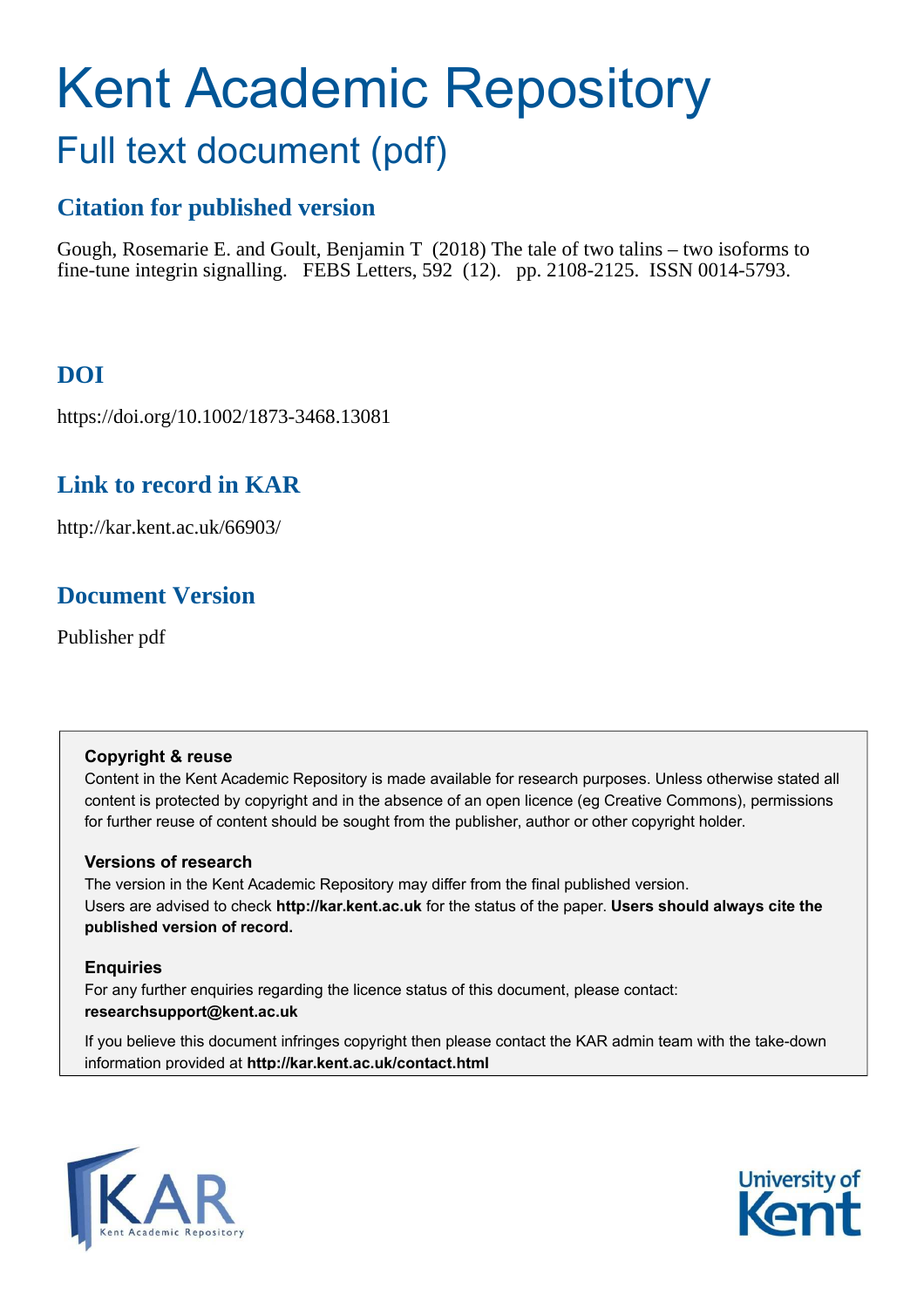<span id="page-1-0"></span>

REVIEW ARTICLE



## The tale of two talins – two isoforms to fine-tune integrin signalling

Rosemarie E. Gough and Benjamin T. Goul[t](http://orcid.org/0000-0002-3438-2807) **D** 

School of Biosciences, University of Kent, Canterbury, UK

#### Correspondence

B. T. Goult, School of Biosciences, University of Kent, Canterbury CT2 7NJ, UK Tel: +44 1227 816142 E-mail: b.t.goult@kent.ac.uk

(Received 16 March 2018, revised 12 April 2018, accepted 26 April 2018, available online 18 May 2018)

doi:10.1002/1873-3468.13081

Edited by Wilhelm Just

Talins are cytoplasmic adapter proteins essential for integrin-mediated cell adhesion to the extracellular matrix. Talins control the activation state of integrins, link integrins to cytoskeletal actin, recruit numerous signalling molecules that mediate integrin signalling and coordinate recruitment of microtubules to adhesion sites via interaction with KANK (kidney ankyrin repeat-containing) proteins. Vertebrates have two talin genes, TLN1 and TLN2. Although talin1 and talin2 share 76% protein sequence identity (88% similarity), they are not functionally redundant, and the differences between the two isoforms are not fully understood. In this Review, we focus on the similarities and differences between the two talins in terms of structure, biochemistry and function, which hint at subtle differences in fine-tuning adhesion signalling.

Keywords: integrin; mechanobiology; talin

#### Integrin adhesions: linking the cell to the extracellular matrix

Integrin-mediated adhesions to the extracellular matrix (ECM) are found in nearly all cell types and mediate a diverse range of functions. There are 24  $\alpha\beta$ heterodimeric integrins, which show distinct patterns of cell-type and tissue-specific expression, and support different forms of cell-ECM and cell-cell attachment. Integrins connect to the ECM via their large extracellular domains but, in contrast, the cytoplasmic domains, the 'integrin tails', are generally short  $($   $\sim$  40–60 amino acids). Despite this diminutive size, large multiprotein complexes assemble on the cytoplasmic face of integrins, providing linkages to the cell cytoskeleton and to numerous intracellular signalling pathways.

The complexity of cell-matrix adhesions has been highlighted by the analysis of the 'integrin adhesome' using mass spectrometry on multiple integrin adhesion complexes. This identified a network of > 240 proteins [\[1,2](#page-11-0)], and additional adhesome proteins are constantly being discovered, many of which are cytoplasmic

components that couple adhesions to numerous signalling cascades. These enable diverse intracellular responses, a process often referred to as 'outside-in' signalling. These signalling hubs regulate a multitude of cellular processes including cytoskeletal dynamics and cell motility, cell growth, survival and the cellular response to the local environment. Unsurprisingly, numerous diseases arise from the defects in components of the integrin adhesome [\[3\]](#page-12-0). Further analysis of integrin adhesome datasets collected under different conditions has revealed the dynamic nature of these complexes, and the functional diversity that can derive from the same building blocks. What emerges is a consensus adhesome of  $\sim 60$  proteins centred around four axes comprising; ILK-PINCH-kindlin, FAK-paxillin, talin-vinculin and a-actinin-zyxin-VASP, although it seems likely that all of these axes are linked to talin in some way. As well as 24 different integrins, vertebrates also have two major talin isoforms: talin1 and talin2.

Most of the attention on talin has focused on talin1, primarily due to its essential role in mediating cell

#### Abbreviations

ABS, actin-binding site; DD, dimerisation domain; ECM, extracellular matrix; FA, focal adhesion; FERM, 4.1 protein, ezrin, radixin, moesin; IBS, integrin-binding site; IF, intermediate filament; PTM, post-translational modification; VBS, vinculin-binding site.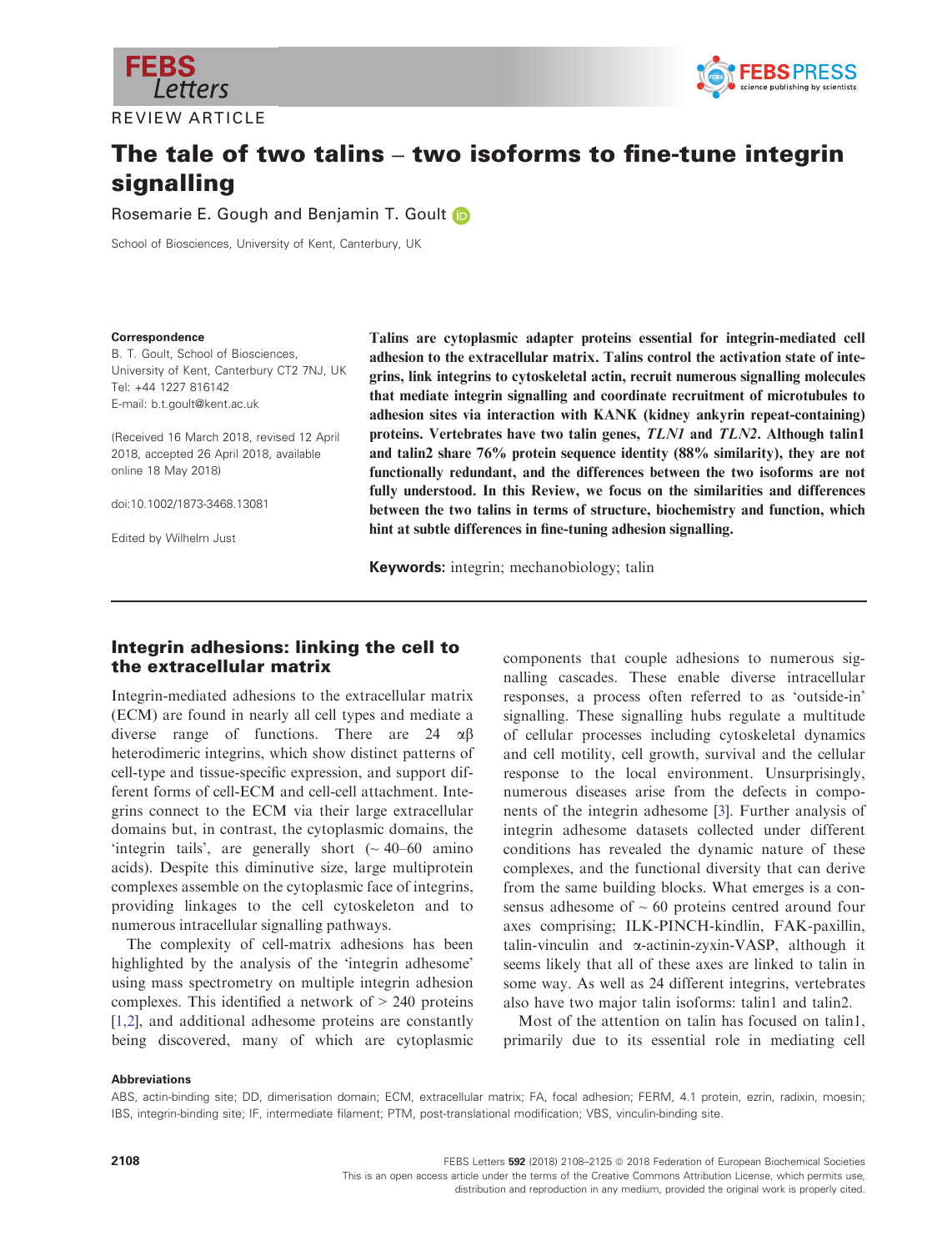adhesion as shown by studies on talin1 knockout [\[4\]](#page-12-0) and talin1-depleted cells [\[5](#page-12-0)–7]. Talin1 knockout is also embryonic lethal in mice due to arrested gastrulation, indicating a key role in early development [\[4](#page-12-0)]. In contrast talin2, which was only discovered following publication of the human genome sequence [\[8,9](#page-12-0)] has received less attention, and the fact that talin2 knockout mice are viable and fertile [\[10](#page-12-0)] suggests isoform redundancy. However, talin2 knockout mice display a mild dystrophic phenotype and the variability in the number of pups surviving to adulthood suggest underlying defects [\[10\]](#page-12-0). Therefore, it appears that talin2 plays important roles in development although many of its functions can be compensated for by talin1.

This Review aims to summarise what is currently known about the structural, biochemical and functional differences between the two talin isoforms. Evolutionary genomics has been used to study talin isoforms in the past, and here, we combine genetic analysis with the recent wealth of structural information to highlight the emerging functions of the two talins as signalling platforms.

#### Integrin–talin–actin: the core of cell-matrix adhesions

Strikingly, despite the structural complexity of cell-ECM adhesions, the majority of these dynamic adhesion complexes comprise a simple and robust core of three proteins: talin which binds to and activates integrins and couples them to the actin cytoskeleton (Fig. [1](#page-1-0)). All of the other components can be assembled on to this framework to give rise to various types of adhesive structures. Once formed, the protein vinculin is recruited to the complex to stabilise the connection to actin, a process which is regulated by an elegant feedback mechanism. Thus, vinculin is only recruited when talin experiences mechanical force, and force will only be exerted when talin is successfully bound to an integrin and coupled to actin. If these conditions are not met, then nascent adhesions will not experience sufficient force to recruit vinculin and will disassemble. However, once vinculin is recruited to nascent adhesions, it crosslinks talin to actin, and the core, linkages are stabilised. How such complexes mature depends on multiple variables including cell type, ECM composition, matrix stiffness, integrin subtype, mechanical signals, etc. This leads to the development of a variety of adhesion complexes including nascent adhesions, focal adhesions (FAs), fibrillar adhesions, podosomes, invadopodia, etc., all of which have at their core the same integrin–talin–actin connection. In their recent Review, Klapholz and Brown eloquently describe the



Fig. 1. Talin at the core of the adhesion. A cartoon of the core of integrin adhesions, highlighting talins central role. Talin coordinates both the actin cytoskeleton, and through the interaction with KANK proteins, the microtubule cytoskeleton at adhesion sites. Once the adhesion core is assembled, talin serves as a scaffold to recruit many other proteins in order to form all the many different types of adhesive structures (focal adhesions, podosomes, invadopodia, etc.).

myriad of different roles that talin plays in adhesion, and provocatively call talin 'the master of integrin adhesions', a view we share [\[11\]](#page-12-0).

#### The talins

Talin is a large 270 kDa actin-binding protein that was first discovered in 1983 as a component of FAs and ruf-fling membranes [\[12\]](#page-12-0). Talin comprises an N-terminal FERM domain (the head) coupled to a flexible talin rod. Since then, it has been shown to be a key component of integrin adhesions with roles in integrin activation [\[13\]](#page-12-0), the molecular clutch that couples integrins to cytoskeletal actin [[14](#page-12-0)], FA assembly and the recruitment of numerous signalling molecules [\[15\]](#page-12-0). Talins also interact with the KANK family of adapter proteins [[16,17\]](#page-12-0) which target microtubules to adhesion sites, stimulating FA turnover [[18](#page-12-0)]. As well as transmitting forces between integrins and the actin cytoskeleton, the length of talin has been shown to define the geometry of the adhesion [[19](#page-12-0)], and talin plays a key role as a mechanosensitive adapter, undergoing force-dependent conformational transitions in its 13 rod domains [[20](#page-12-0)–[24](#page-12-0)] that modulate binding interactions with mechanosensitive ligands. Given the above, it is unsurprising that talin1 knockout in mice is embryonic lethal [\[4,25\]](#page-12-0).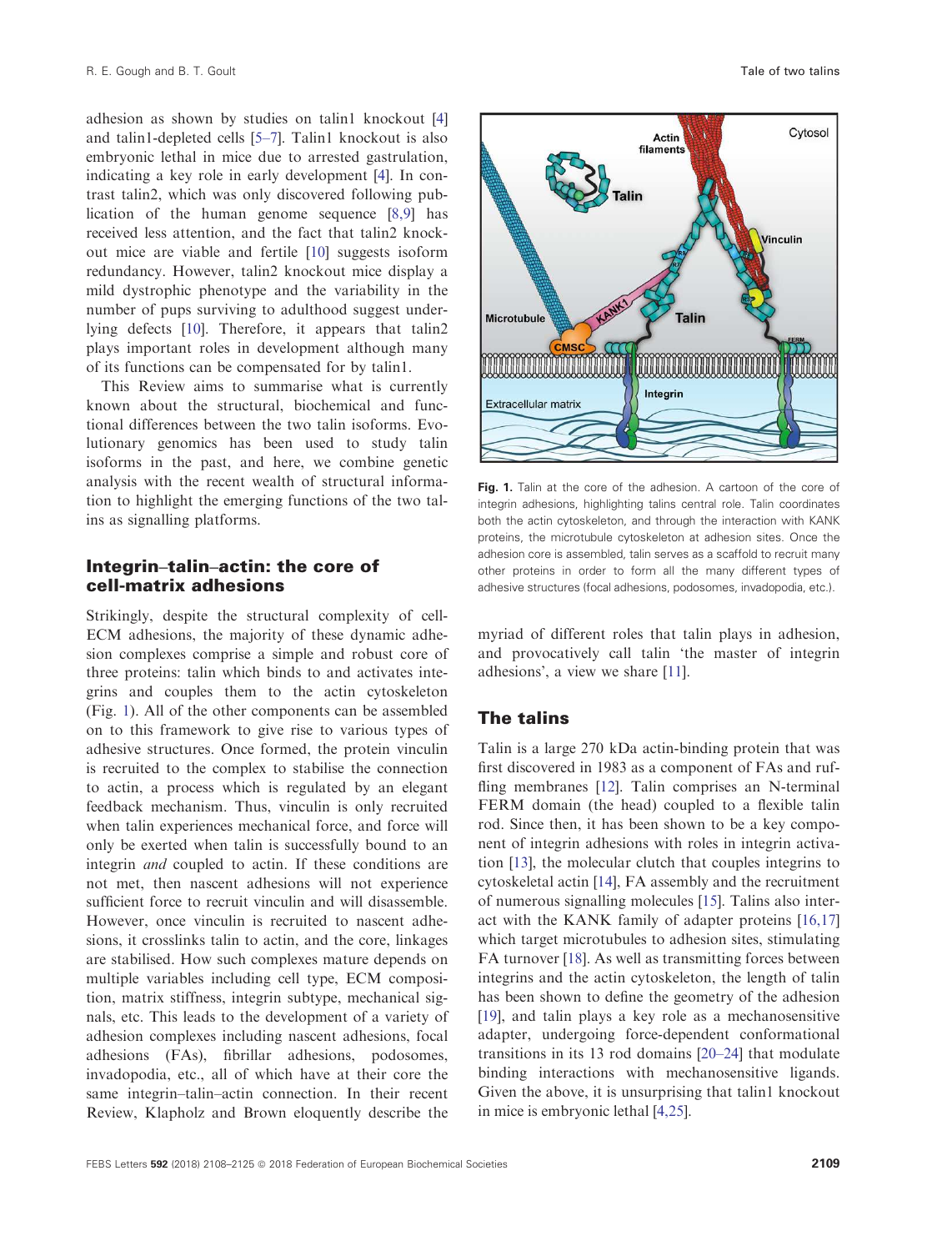Tissue expression and cellular localisation vary considerably between the two isoforms; talin1 is expressed in all tissues. In contrast, talin2 expression is more variable, and it is absent entirely from some cell types, for example, no talin2 is present in endothelial cells possibly via silencing of the Tln2 gene by promoter methylation [[26,27](#page-12-0)]. The Human Protein Atlas [\[28\]](#page-13-0) shows the near ubiquitous expression of talin1 in all cell types in all tissues, whereas the high levels of talin2 are found mainly in the brain, particularly the cerebral cortex, heart muscle and the kidney.

There is clear interplay in the expression of the two talin isoforms, although the mechanism for this is not known. Talin2 expression is rapidly upregulated following knockout of talin1, both transiently [[26](#page-12-0)] and also in Tln1-knockout mouse embryonic fibroblasts [[7\]](#page-12-0) leading to rescue of many of the consequences of the loss of talin1. However, knockout of both talin isoforms completely ablates cell-ECM adhesion [\[5](#page-12-0)], confirming the essential role of talins in integrin biology.

In fibroblasts, both talins localise to FAs, and talin1 is recruited directly to the leading edge, via proteins like the Rap1 effector RIAM (Rap1-interacting adapter molecule) [[29,30](#page-13-0)] and FAK (focal adhesion kinase) [\[31\]](#page-13-0). In contrast, less is known about talin2 recruitment. Although talin2 binds to RIAM, talin2-specific antibodies reveal that talin2 forms diffuse aggregates throughout the cell, which overtime coalesce to form larger complexes, either at focal or fibrillar adhesion sites [\[25\]](#page-12-0). For the most part, only talin2 is found at fibrillar adhesions in the centre of the cell [\[25\]](#page-12-0). This localisation positions talin2 at sites of fibronectin secretion and assembly [\[32\]](#page-13-0) and also to formation of invadopodia [[33](#page-13-0)]. Although much less is known about the role of talin2, it has recently been the subject of increased interest and isoform-specific functionalities have been reported. For example, talin2 has been reported to be indispensable for the generation of traction force and invadopodium-mediated matrix degradation required for invadopodia formation [[33](#page-13-0)]. Furthermore, talin2 has been shown to be able to recruit vinculin in the absence of mechanical force suggesting different mechanical properties [\[34\]](#page-13-0). In summary, the relative roles of talin1 and talin2 remain to be fully elucidated.

#### Structure of talin 1 and 2

#### Gene structure and splice variation in talins

The two talins are encoded by separate genes, Tln1 and *Tln2*, which have conserved intron–exon boundaries [\[9,35](#page-12-0)]. However, whereas talin1 has relatively

small introns resulting in a gene of  $\sim$  30 kb, talin2 is much bigger ( $\sim$  190 kb), due to the presence of much larger introns. Moreover, initial studies suggest that multiple talin2 isoforms are generated via differential splicing [[36](#page-13-0)]. While the function of these isoforms is currently unknown, the expression pattern of each is distinct. Testes, kidney and brain express short Cterminal proteins lacking the FERM domain [[36](#page-13-0)] raising the possibility that such variants might function independent of integrins, although they do contain the integrin-binding site located in the rod domain. Intriguingly, expression of a C-terminal talin1 fragment resembling the testes-specific talin2 isoform was sufficient to rescue cell cycle progression in talin1 depleted cells suggesting a role in cellular signalling [\[37,38\]](#page-13-0).

The ancestral *Tln* gene appears to have undergone duplication in chordates with the emergence of vertebrates to give rise to talin1 and talin2 [[39](#page-13-0)]. Invertebrates and simple chordates have a single talin gene; vertebrates have two. Chordates can be divided into three major groups: Craniata (including the vertebrates), Cephalochordata (including the lancelets) and Tunicata (including sea squirts). Since the original publication on talin evolution [\[39\]](#page-13-0), the genomes of Petromyzon marinus (one of the Cyclostomata, a jawless vertebrate) [[40](#page-13-0)] and Branchiostoma floridae (a lancelet, one of the Cephalochordata) [[41](#page-13-0)] have been published. Strikingly, the Branchiostoma has only a single talin, whereas the Petromyzon genome encodes two. This confirms and extends the original conclusions about talin evolution [\[9,39](#page-12-0)] and suggests that the genome duplication leading to present day talin1 and talin2 took place before the divergence of jawed and jawless vertebrates, but after (or with) the divergence of the craniates from other chordates. The acquisition of two different copies of talin appears to be beneficial to an organism; talin gene duplication has also occurred in Amboebozoa and in Dictyostelium discoideum. The Dictyostelium talin genes, TalA and TalB, encode proteins with distinct functions, with TalA required for cell–substrate adhesion, phagocytosis and cytokinesis, and TalB required for the force transmission required to support morphogenetic movements during differentiation [\[42\]](#page-13-0).

#### Talin domain structure

Remarkably, despite millions of years of evolutionary time since talin first appeared and since the two talins diverged, the length of both the major talin isoforms has remained almost identical (talin1: 2541aa; talin2: 2540aa). Furthermore, both major isoforms have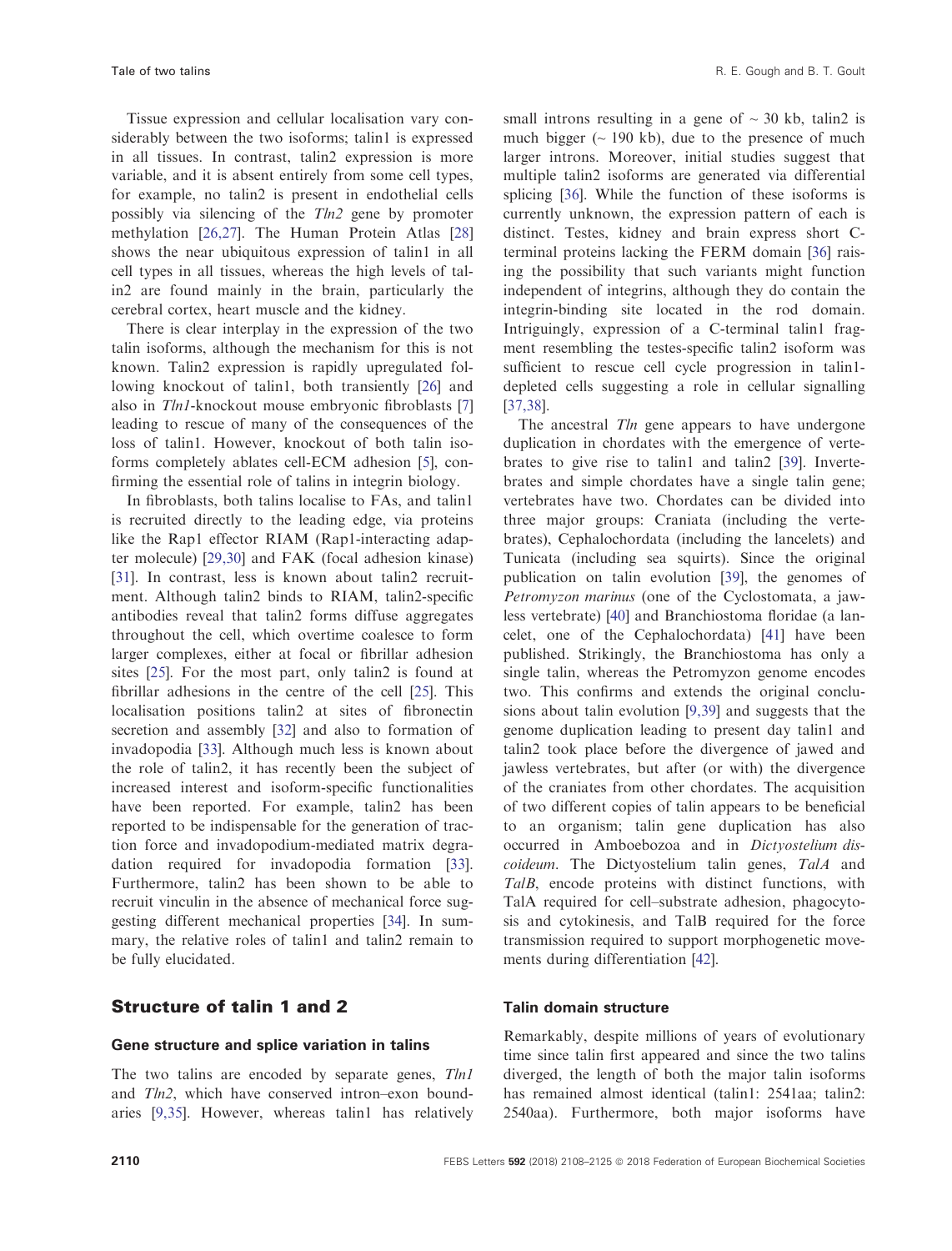<span id="page-4-0"></span>identical domain structure and contain 18 domains. This invariability is in stark contrast to many other multidomain proteins such as titin, spectrin and filamin – these have varied in length, increasing and decreasing in size through evolution until reaching the length we see today [\[43](#page-13-0)–45]. This unvarying domain arrangement in all available talin sequences suggests that each domain has a role that is universally required (it is worth mentioning that in some nonvertebrate organisms, including Dictyostelium and Drosophila, talin has acquired additional C-terminal residues that extend beyond the universal domain arrangement [\[39,46\]](#page-13-0)). The following discussion of talin domain structure, therefore, applies to both talin1 and talin2.

#### The talin head

Talins consists of an atypical N-terminal FERM (4.1 protein, ezrin, radixin, moesin) domain, known as the talin head containing four subdomains F0–F3 [\[47,48\]](#page-13-0) rather than the three subdomains (F1–F3) found in most other FERM domain proteins. Moreover, the crystal structure of the talin1 FERM domain shows a linear domain structure [\[47\]](#page-13-0) rather than the cloverleaf structure found in other FERM domain proteins. The structure of the talin2 FERM domain confirms this linear domain arrangement (our unpublished data). Extensive studies show that it is the talin F3 subdomain that directly engages the beta-integrin cytoplasmic tail via the first (membrane proximal) of two NPxY motifs in the tail [[49](#page-13-0)]. The integrin-binding interfaces have been characterised in both the talin1 and talin2 F3 subdomains, and this has revealed that conserved residue changes in the binding surfaces tune the affinities of the two talins for different integrin tails [[50](#page-13-0)]. For example, the ubiquitous beta1a-integrin was recently shown to bind preferentially to talin2 [[51](#page-13-0)] whereas the musclespecific beta1d-integrin has a threefold higher preference for talin2 over talin1 [\[33,52,53\]](#page-13-0). This provides selectivity for different talin and integrin complexes, and different couplings are likely to regulate different cellular functions [[54](#page-13-0)].

However, whilst F3 is the only talin head subdomain that engages the integrin, F3 in isolation is not very effective at activating integrins and the other head subdomains are also required to make an effective 'integrin activation lock' and maintain the integrin in the active, high-affinity conformation [[55](#page-14-0)]. The other head subdomains achieve this by interaction with phosphoinositides such as PtdIns $(4,5)P_2$ (PIP2) in the plasma membrane; a basic surface on the F2 subdomain mediates interaction with the

plasma membrane, which applies torque on the integrin to stabilise the active conformation [[52,56,57](#page-13-0)]. In addition, the F1 subdomain contains a large  $\sim$  30aa) unstructured insertion, the F1-loop, which, via a cluster of positively charged residues, interacts with PIP2 and is essential for integrin activation [[58](#page-14-0)]. The F0 subdomain has been shown to bind the membrane-tethered small GTPase, Rap1 [[58](#page-14-0)–[60\]](#page-14-0) and this interaction has been implicated in membrane targeting of talin to the plasma membrane [[59](#page-14-0)]. Interestingly, the additional F0 subdomain and the F1-loop elements of the talin FERM domain are also found in the kindlin family of proteins [[58,61\]](#page-14-0) which synergise with talin to activate integrins [[62](#page-14-0)]. These features are not found in other FERM domain proteins and are unique to integrin-activating FERM domain proteins.

As well as binding to integrins, Rap1 and the membrane, the talin head (via the F3 subdomain) has been shown to bind to PIP kinase gamma [\[63\]](#page-14-0), which is thought to generate the PIP2 required to support integrin activation [\[64\]](#page-14-0). Beyond this, the F3 subdomain has emerged as showing remarkable ligand-binding plasticity and has been linked to binding FAK [[31](#page-13-0)], TIAM1 (T-cell lymphoma invasion and metastasis 1) [[65](#page-14-0)], layilin [[66](#page-14-0)],  $Ga13$  (G-protein subunit  $Galpha13$ ) and RIAM [[67](#page-14-0)] all via the same site. The hierarchy of these interactions, that are presumably mutually exclusive with integrin binding and each other, is not yet fully understood. Talin contains three actin-binding sites (ABS1-3) [\[68\]](#page-14-0). ABS1 is in F2-F3 in the talin head [[69](#page-14-0)] and has recently been shown to be important for capping actin filaments to block actin polymerisation [[70](#page-14-0)].

#### The talin rod

The talin head is connected, via an 82-amino acid unstructured [\[71\]](#page-14-0) calpain-sensitive linker [[72,73](#page-14-0)] to the large 2000 residue talin rod that is made up of 62  $\alpha$ helices. We have recently determined the boundaries and structures of the talin1 rod domains showing it contains 13 domains (R1–R13) [[24](#page-12-0)] organised into two functionally distinct regions, a linear C-terminal rodlike region comprised of 5-helix bundles and a compact N-terminal region where three 4-helix bundles (R2–R4) are inserted into the series of 5-helix bundles (Fig. 2b).

Structural analysis of the talin rod was complicated as only two regions of the rod have sequence homology to other proteins: R13, which contains an I/LWEQ domain [[8,74\]](#page-12-0), and the central region of the rod (resolved to be R7–R8) which has homology to a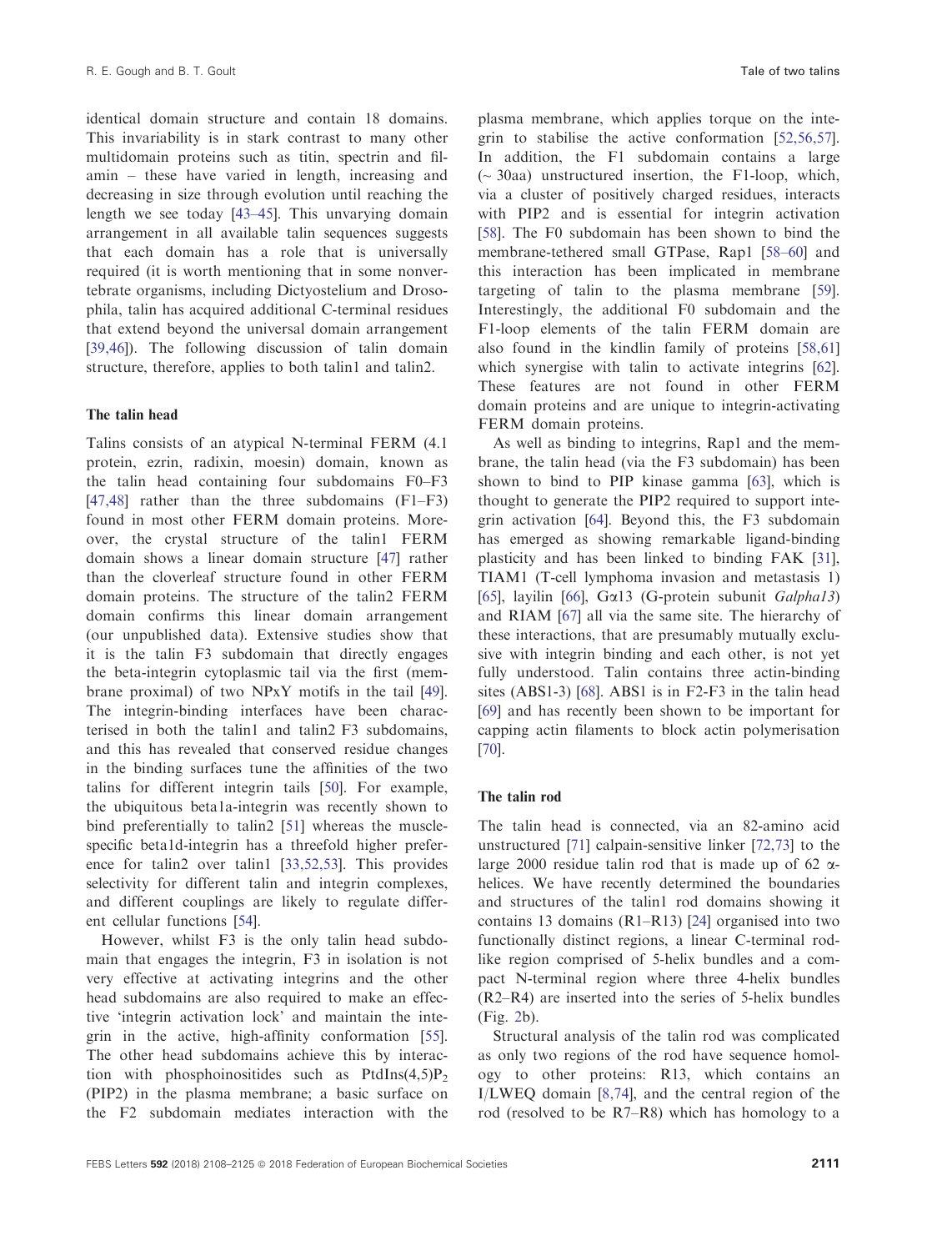

Fig. 2. Structure and domain map of the two talin isoforms. (A) Structural model of talin showing the domain arrangement of talin. Vinculinbinding sites are shown in red. The N-terminal talin head comprising F0–F3 and the talin rod domains R1–R13 are shown. (B) Schematic representation of the talin domain structures coloured by sequence identity between the two isoforms. The domain boundaries are given for mouse talin1 (UniProt: [P26039\)](http://www.uniprot.org/uniprot/P26039) and talin2 (UniProt: [B2RY15\)](http://www.uniprot.org/uniprot/B2RY15). Provided that these boundaries are used, it is possible to make any talin fragment or delete any talin domain while maintaining the structural integrity of the protein. (C) The locations of many of the talin ligandbinding sites are shown, as are the calpain cleavage sites.

protein of unknown function, MESDC1 [[75](#page-14-0)]. The rest of the rod lacks homology to other proteins meaning prediction of the domain boundaries a priori was not

possible. Part of the reason for the lack of homology of the talin rod to other proteins turned out to be that 8 of the 13 talin rod domains – R1, R5–R7, R9–R12 –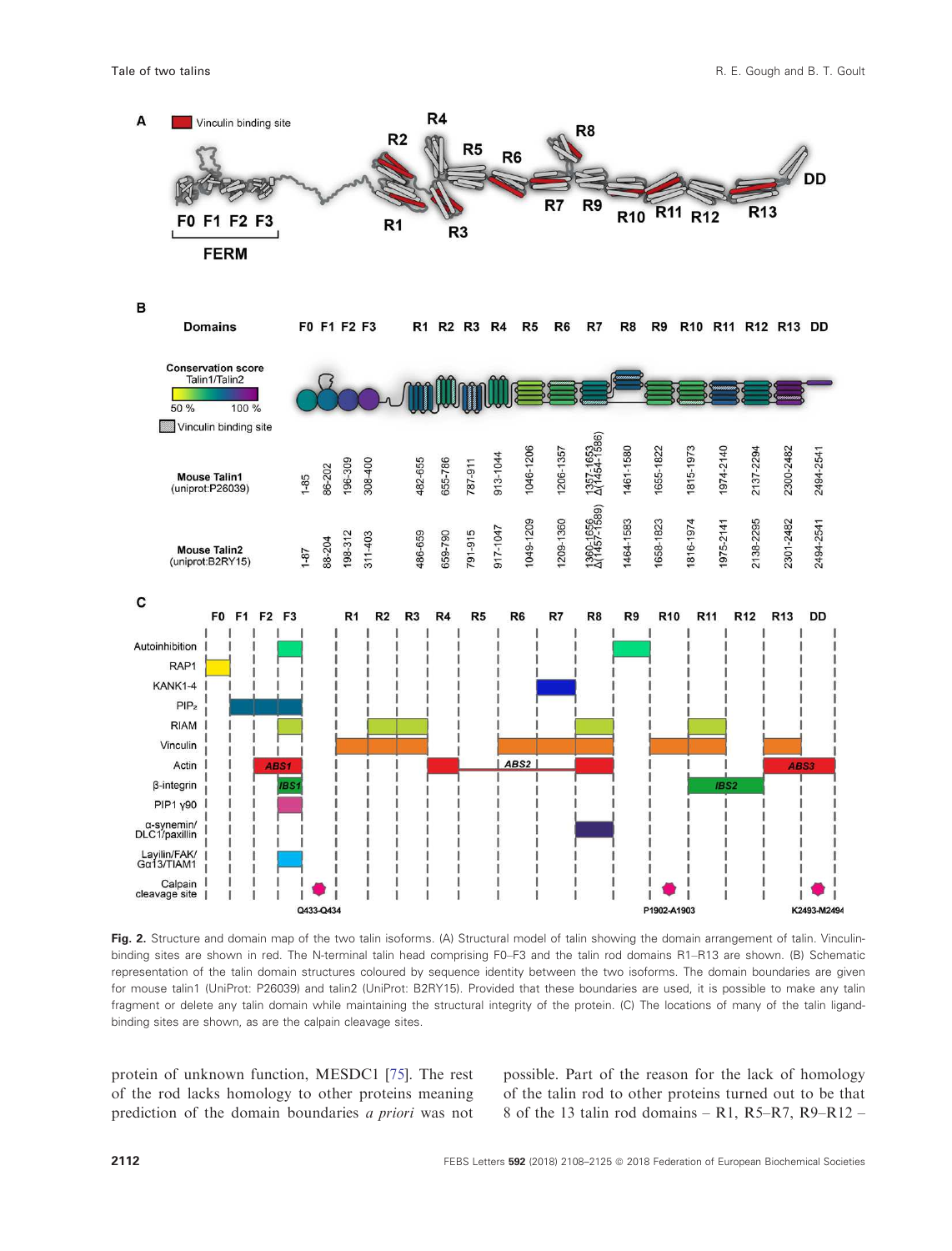<span id="page-6-0"></span>contain a 5-helix bundle fold, the 'talin rod fold', that has so far only been recognised in talin.

#### The talin rod fold

Although 4-helix bundles are common in nature (the 4-helix up–down bundle present in R2, R3, R4 and R8 is a common fold (SCOP 47161 [\[76\]](#page-14-0))), 5-helix bundles are unusual. At the core of the talin rod fold is a common 4-helix up–down, left-handed twist topology as seen in numerous 4-helix bundles. However, in the talin rod, this fold is augmented by an extra N-terminal helix, connected by a long  $({\sim} 9 \text{ residue})$  loop that allows the first helix to pack against helices 3 and 4 of the bundle (Fig. [2](#page-4-0)) to form a 5-helix bundle. This addition of an extra helix to the talin rod domains has profound effects on talin function, not least because 5 helix bundles, where the N- and C-termini are located at opposite ends of the bundle are optimal for forming a rod-like arrangement (Fig. [2\)](#page-4-0). The linear rod-like region is perfectly designed to transmit forces, which act on the compact N-terminal region. Furthermore, the additional helix significantly enhances the thermal and mechanical stability of the domains [\[22,77\]](#page-12-0), helping provide different mechanical responses for each domain [[21](#page-12-0)] and restricting access to the cryptic vinculin-binding sites (VBS) buried inside many of the domains. As a result, each rod domain has its own unique properties, and this is central to talins role as a mechanosensor (see next section). Unfolding 5-helix bundles by pulling on the termini positioned at opposite ends of the bundle is restricted by extensive contacts throughout the length of the helices and requires a gradual breaking of hydrogen bonds. In 4-helix bundles, the termini are at the same end, and applied force acts on the weak hydrophobic contacts, peeling helices away from the bundle [[22](#page-12-0)].

#### Talin dimers

Full-length talin is dimeric, and helix 62 [dimerisation domain (DD)] forms an antiparallel dimer with another talin molecule [\[74\]](#page-14-0). In all our experiments to date, we see talin as a constitutive dimer when the DD is present; however, a calpain cleavage site immediately prior to the DD means it can be cleaved to yield monomeric talin [[71](#page-14-0)]. Interestingly, the DD in talin2 is conserved with talin1, and structural predictions suggest it should be able to form heterodimers. However, to our knowledge, heterodimers have not been described in the literature. Dimeric full-length talin1 can adopt a compact autoinhibited conformation in the cytosol [[78](#page-15-0)] where the two rod domains wrap around to form a 'double donut'

with the two talin heads buried inside. Activation of talins to a more open-active conformation requires a variety of activators.

#### Talin1 and talin2 rod interactions

To date, all the ligands that bind to talin1 have been shown to bind talin2 although the affinities for the different isoforms can be markedly different. Binding partners can interact with the talin rod domains via a number of different modes, that is, to the folded rod domains, to the unfolded rod domains or to some strained conformation between these two extremes. Mechanical force can drive transitions between these conformations and so dramatically alter the binding affinities of different ligands.

#### Ligand-binding sites in the talin rod

Elucidation of the domain structure of the talin rod has enabled the precise mapping of established ligandbinding sites, and the location of these sites is shown in Fig. [2](#page-4-0).

#### Integrin

As well as interacting with the talin head, the betaintegrin tail also interacts with the R11–R12 domains of the talin rod [integrin binding site 2 (IBS2)] via a structurally undefined mechanism [[79](#page-15-0)–81]. Unlike IBS1 where the integrin binds to the folded F3 subdomain, integrin binding to IBS2 appears to involve some intermediate conformation of the rod domains (integrin does not bind folded or unfolded R11–R12). The role of IBS2 in flies [[79,82](#page-15-0)] has been well established, but its role in mammals is less clear, although it has been linked to nascent adhesion formation [[83](#page-15-0)].

#### Actin

The talin rod contains two actin-binding sites, ABS2 (R4–R8) [\[68,84,85\]](#page-14-0) and ABS3 (R13-DD) [[8,86\]](#page-12-0) which play different roles in adhesion. The current model of talin function envisages the C-terminal ABS3 [\[74\]](#page-14-0) as responsible for the initial force exerted on talin that leads to unfolding of the mechanosensitive talin rod domain, R3. This triggers vinculin interactions and leads to adhesion maturation [\[23\]](#page-12-0). In contrast, ABS2, in the centre of the rod provides the tension-bearing actin connection [\[84,85\]](#page-15-0). As with the integrin connections, the actin-binding sites in talin2 bind more tightly to actin than the equivalent regions in talin1 ([[35](#page-13-0)] and our unpublished data).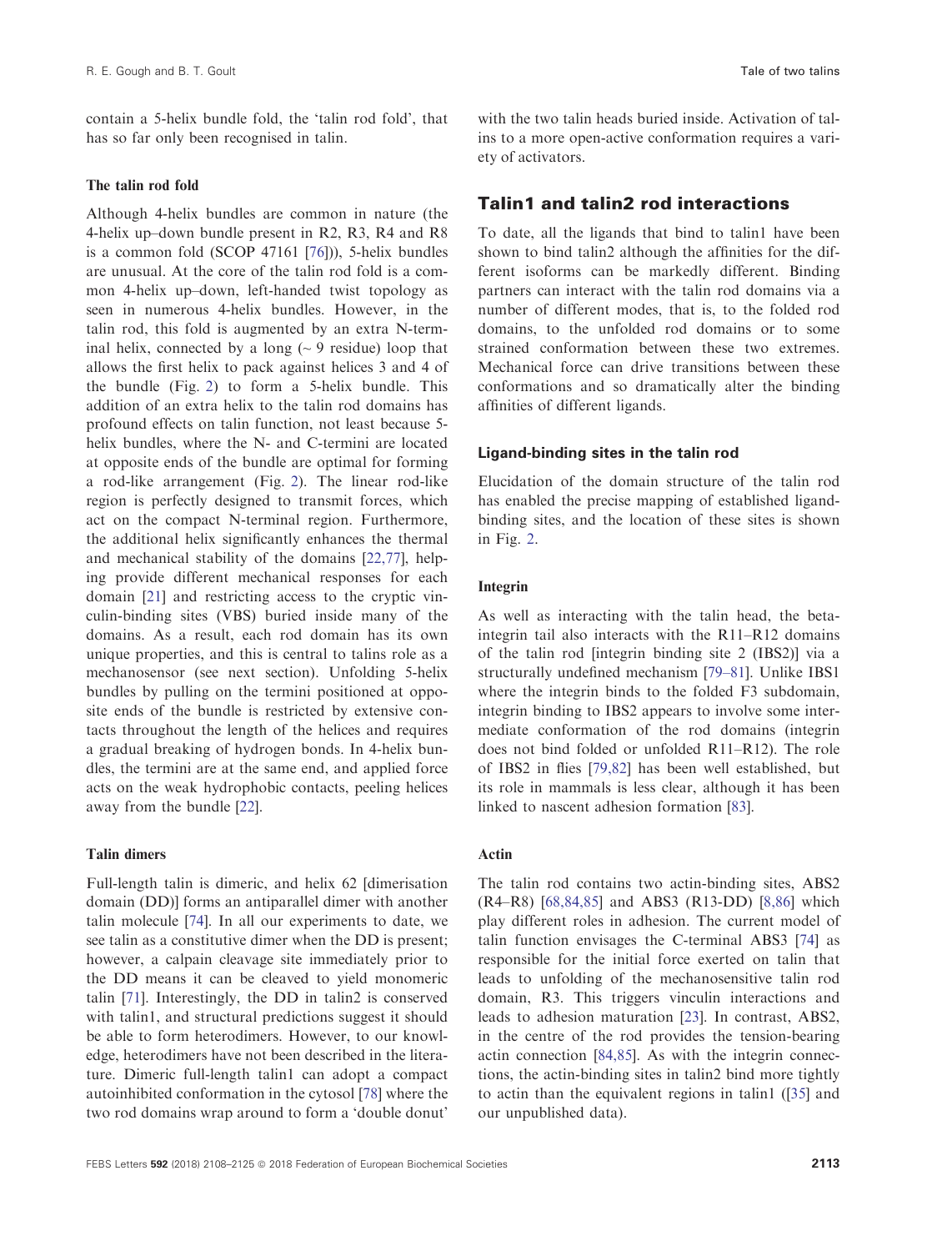#### Vinculin

Vinculin, discovered in 1979 [\[87\]](#page-15-0), is another key talin interactor, and has been shown to bind to at least 11 of the 62 talin1 helices [\[88\]](#page-15-0). The vinculin-binding determinants lay on one side of each vinculin-binding helix [[89](#page-15-0)]. However, the VBS are buried within the rod domains and are only exposed by mechanical force (Fig. [3](#page-6-0)), enabling vinculin to bind and strengthen the actin connection. It has been shown that exposed talin VBS can activate vinculin [\[90](#page-15-0)], and active vinculin has been shown to be able to activate talin [[91](#page-15-0)]. The 11 VBS in talin2 are all conserved and so it is likely that the talin2 rod will also engage vinculin in a similar fashion.

#### Other interactors

While the integrin-, actin- and vinculin-binding interactions define the primary adapter function of talin, there are an increasing number of additional ligands that bind to the talin rod that contribute to its mechanosignalling capabilities. These are summarised below.

#### Talin binds LD-motif-containing proteins

A common mechanism for talin rod-binding proteins is via helix addition, whereby a helix from a ligand packs against the side of a talin rod domain. A number of talin ligands have now been identified that contain an 'LD-motif' [\[92\]](#page-15-0) that mediates such helix addition. First identified in paxillin [[93](#page-15-0)], amphipathic LD-motif helices bind via the aspartate (D) which forms an initial salt bridge with a basic residue at the beginning of the furrow between two adjacent helices of the interacting bundle. Specificity is then encoded by residues downstream of the 'LD' interaction site. This mode of binding to talin was initially identified from work on the tumour suppressor protein deleted in liver cancer 1 (DLC1) [[94,95](#page-15-0)]. This led on to the identification of the talin-binding sequence in RIAM [\[24,29\]](#page-12-0) as an LD-motif, and the identification of paxillin as a novel talin ligand [\[94\]](#page-15-0). More recently, the KANK (kidney ankyrin repeat-containing) proteins have been identified as LD-motif-containing ligands [\[16,17\]](#page-12-0), binding to a conserved face on the R7 5-helix bundle. The ability of 5-helix bundles to bind



Fig. 3. Layers and layers of autoinhibition. A striking feature of talins is their remarkable conformational plasticity that enables different ligands to engage the same platform in different conditions; part of this flexibility emerges from autoinhibition. (Left) In the closed autoinhibited form, all of the domains are folded, and many of the ligand-binding sites for actin, integrin and vinculin are thought to be cryptic. Some binding sites may face outwards and remain accessible; for instance, RIAM is able to bind to the inactive conformation [[127](#page-17-0)]. In the extended conformation in the absence of force, all the domains are still folded, and additional binding sites are exposed (IBS1, IBS2, ABS3, plus the sites for those ligands that require folded-rod domains) (Right). The exposure of IBS1 and ABS3 facilitates adhesion formation, and by activating integrins and crosslinking them to the actin cytoskeleton, a nascent adhesion can form. As force is exerted on talin, another layer of autoinhibition is uncovered (Bottom). As talin domains unfold, starting with R3, the initial mechanosensor in talin [[21,23,24\]](#page-12-0), vinculin-binding sites are exposed and talin:vinculin interactions can now occur. R3 unfolding also reveals the high affinity actinbinding site in talin, ABS2 that can then activate tension-bearing actin connections [[84,85](#page-15-0)]. As domains unfold, the binding sites for ligands that engage the folded rod domains are destroyed, as is the case for RIAM binding to R3. A remarkable feature of talins conformational plasticity is that, in the absence of other factors, talin can readily refold to its default low-force state.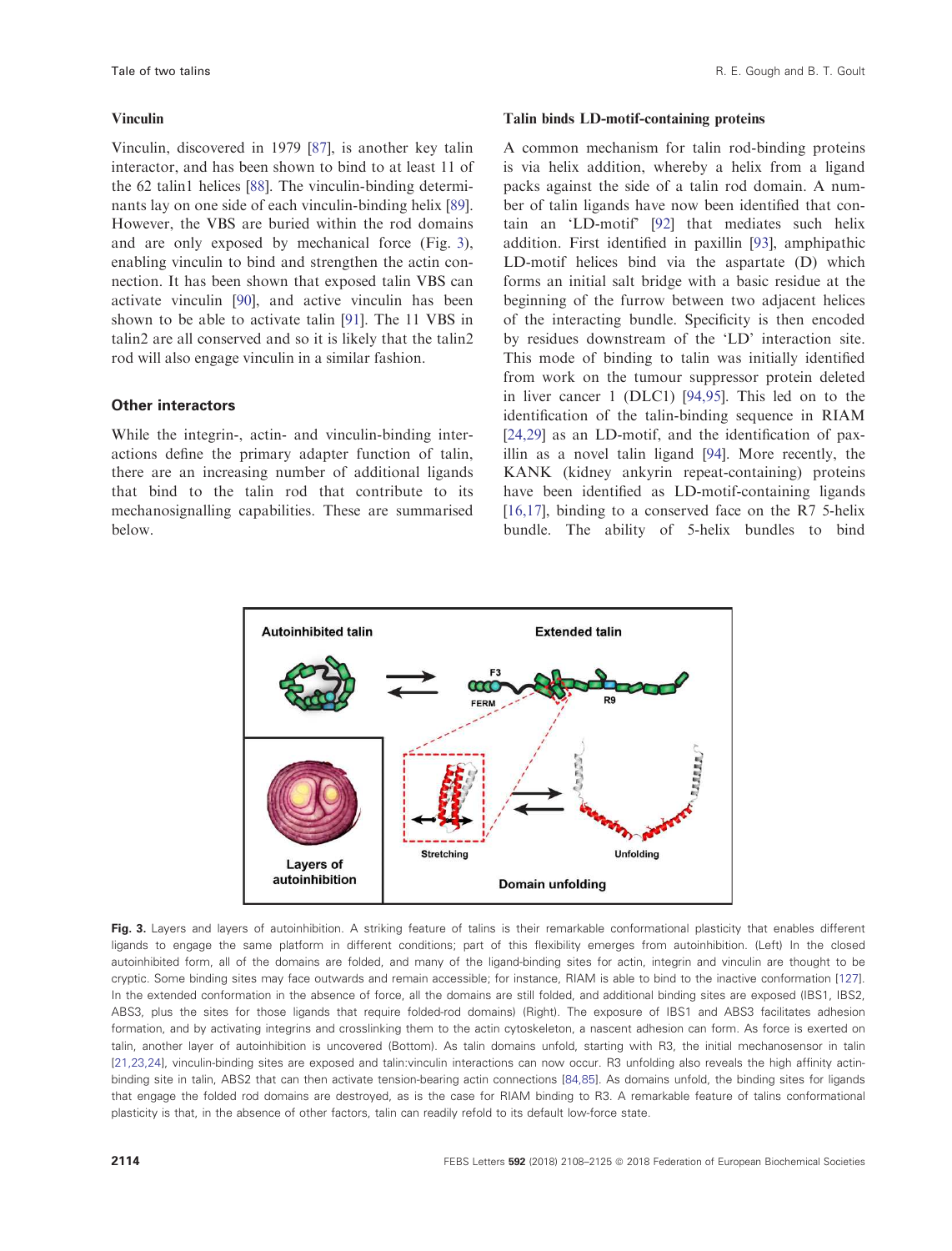LD-motif proteins greatly expands the number of potential ligand-binding sites in talin.

#### The talin-moesin-NHE-1 complex and  $pH$  modulation of adhesion sites

The C-terminal part of the talin rod has also been shown to bind directly to the FERM domain of moesin, an interaction that is required to recruit the sodium/hydrogen exchanger (NHE-1) to adhesion sites [\[96\]](#page-15-0). This recruitment of a proton exchanger to adhesions and the resulting localised alterations of intracellular pH has a dramatic effect on adhesions. Small changes in local pH can result in protonation/deprotonation of side chains, particularly histidines, and this can directly alter interactions in a similar fashion to phosphorylation. In many ways, protonation can be considered a post-translational modification [[97](#page-15-0)]. Many important protein:protein interactions have been shown to be regulated by pH in this way, including the interaction of talin ABS3 with actin [\[98\]](#page-15-0), and it is likely that local fluctuations in pH will alter the protonation state of many other important interaction sites.

#### The talin–alpha-synemin connection – a link to intermediate filaments?

Another ligand that has been linked to talin which has the potential to have a significant impact on our view of adhesions is alpha-synemin [[99](#page-15-0)], an intermediate filament (IF) protein expressed in skeletal muscle. This suggests that talin has the potential to coordinate interactions between the actin, microtubule and IF networks.

#### The mechanical properties of talin

The mechanosensing abilities of talin rely on its forcedependent interactions with its binding partners. Some ligands (i.e. RIAM, KANK, DLC1, actin) bind only to folded talin domains, whereas vinculin is known to require domain unfolding and exposure of cryptic VBS. Force-induced talin domain unfolding will therefore release binding partners that bind to folded talin and stimulate binding of vinculin, triggering mechanosensing signals. *In vivo*, talin is initially extended by actin retrograde flow and then by actomyosin contractility and the resulting forces exerted on the talin rod drive structural transitions. Depending on the precise mechanical environment, individual talin molecules will experience different forces, and the different conformations may engage different ligands.

#### Mechanotransduction: force driving changes in biological signalling

The mutually exclusive interactions between talin and RIAM and talin and vinculin provide the perfect example of how talin can convert mechanical forces into biological signalling responses. The initial mechanosensitive domain in talin has been shown to be R3 [[23,24](#page-12-0)], which binds RIAM but also contains two VBS. However, vinculin and RIAM have fundamentally different modes of binding. Talin VBS are buried within the talin rod domains and are only exposed when mechanical force unfolds that domain, allowing vinculin to bind. In contrast, the talin-binding sites in RIAM are single helices that interact only with folded talin rod domains (Fig. [2](#page-4-0)). The exquisite mechanosensitivity of R3 is due to the presence of a destabilising cluster of threonine residues buried in its hydrophobic core [[24](#page-12-0)]. This means that the R3 domain is the first to unfold when talin experiences force, driving the transition between folded and unfolded R3 (this is one of the exciting aspects of structural mechanobiology in that the precise structural basis of a mechanosensitive event can be pinpointed to specific amino acids that encode the mechanosensitivity). This conformational change in R3 drives a change in biological signalling, displacing RIAM and thus the link to the Rap1 signalling pathways. Simultaneously, R3 unfolding leads to the recruitment of vinculin and strengthening of the connection to actin. This allows two different ligands to engage the same talin domain under different conditions and explains the different localisation of RIAM and vinculin in cells [\[100\]](#page-16-0). In the case of R3, a force of  $\sim$  5 pN is required for it to unfold, disrupting the RIAM-binding sites and recruiting vinculin, driving the maturation of nascent adhesions into FAs. This 5 pN force is roughly the force of a single actomyosin contraction, leading to an attractive hypothesis that talin only experiences this force threshold when it binds to an integrin and simultaneously connects to the actin cytoskeleton. Only when these two criteria are met will the R3 domain unfold and trigger adhesion maturation.

Expanding this to the rest of the talin rod, it seems likely that each of the talin rod domains can also serve as mechanochemical switches, and under different conditions, individual talin rod domains can adopt different conformations that support different signalling pathways. In vivo measurements of talin extension have shown that talin length is normally between 90 and 250 nm [\[101](#page-16-0)] (compared with a folded talin length of 50–60 nm in vitro [[102\]](#page-16-0)), suggesting that between two and eight talin rod domains are unfolded at any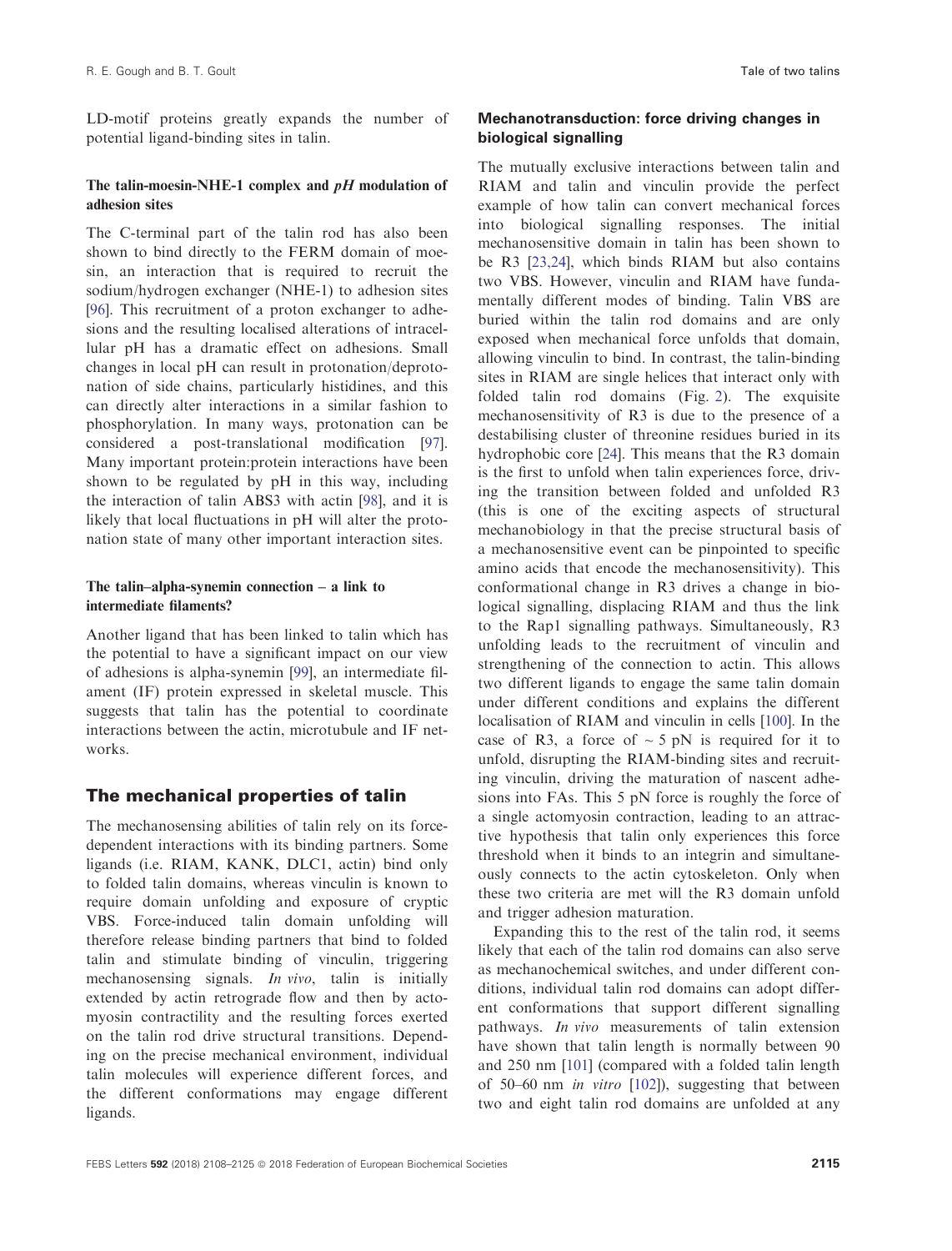time [\[21\]](#page-12-0). Using single molecule analysis with ultrastable magnetic tweezers, we recently characterised the mechanical response of talin1 [[21](#page-12-0)–23]. Stretching the whole talin rod revealed quantised mechanical responses with all 13 rod domains exhibiting switchlike behaviour at different force thresholds. These unfolding responses range from  $\sim$  5 to 25 pN and are all rapidly reversible when force is removed. This reveals a spectrum of mechanosensitive switching events, turning on and off distinct effector functions in a force-dependent manner. This stochastic force-dependent folding and refolding of talin also make talin an effective force buffer protecting adhesions against excessive force [[21](#page-12-0)].

The R8 domain is a hotspot for protein interactions, suggesting it represents a major signalling hub. R8 is a 4-helix bundle, uniquely protected from mechanical force by being inserted into the loop of a 5-helix bundle (R7), creating a novel 9-helix module, and a branch in the talin rod [\[21,75\]](#page-12-0) (Fig. [2\)](#page-4-0). By being positioned outside of the force-bearing region, R8 remains folded whilst talin is under force and maintains its ligand-binding surface.

A striking feature of the talin rod's response to force is that even after complete unfolding, the removal of force leads to refolding to the original native state, and this response is maintained through multiple cycles of extension and relaxation. The robustness of the mechanical response of the talin rod is perfectly suited to its role as a mechanosensor; when the mechanical force is relieved, the sensor reverts back to its original state.

Together, these features suggest that talins can sense and respond to mechanical forces with remarkable versatility. Depending on the applied force, different domains will unfold, and depending on the repertoire of expressed ligands, different signals will be generated. Depending on the mechanism of linkage to actin (e.g. via ABS2 vs. ABS3), or to microtubules via KANK, different regions of talin will be under tension. This network of protein interactions thus provides a mechanism for context and force-dependent regulation of multiple signalling pathways.

It will be important to characterise the mechanical response of talin2 as differences in mechanical responses of individual rod domains might help pinpoint sites of functional divergence. Recent work has shown that the two talins provide different mechanical linkages in cells [\[34\]](#page-13-0), with talin2 able to engage vinculin in the absence of mechanical force, suggesting that the two proteins respond to forces differently. Talin2 is expressed at high levels in cardiac and skeletal muscle [\[103](#page-16-0)] where presumably its higher affinity

for integrin beta1d and actin may serve to create more resilient adhesive connections.

#### Talin: layers and layers of autoinhibition

An interesting feature of talins is that the binding sites described above are not all accessible all of the time. Talin activity is regulated by multiple layers of autoinhibition where binding sites are masked, and only made available for binding in response to different signals. Talin autoinhibition mediated via the interaction between the integrin-binding site in F3 and the talin rod domain R9 maintains talin in a compact cytosolic form [[104](#page-16-0)–[107\]](#page-16-0). The F3-binding surface on talin2 R9 is highly conserved with only subtle conservative changes, and as such autoinhibition is likely common to both talins. Multiple factors (e.g. PIP2, FAK, Vinculin, RIAM, etc.) have been implicated in relieving talin autoinhibition, most recently, the G-protein G $\alpha$ 13 which binds F3, displacing the R9 rod domain, has emerged as an important talin regulator [\[108](#page-16-0)]. Once autoinhibition is relieved, it is likely that some of talins functionalities are exposed, such as the integrinand membrane-binding sites on the talin head [\[52,109](#page-13-0)], and the C-terminal actin-binding site ABS3 [[8,74](#page-12-0)]. However, other functions are still autoinhibited; for example, the VBS remain inaccessible, buried in the hydrophobic core of the rod domains. As mechanical force is exerted on talin, its rod domains can unfold, exposing VBS and simultaneously destroying the binding sites for folded rod binders, enabling mechanochemical switching of binding. In this scenario, once RIAM has served its purpose and helped translocate talin to the plasma membrane, its binding to talin is no longer required and so those domains are repurposed for alternative functions. Furthermore, high affinity actin binding is mediated via the central actin-binding site (ABS2; R4–R8) which is maintained in an inactive conformation via the inhibitory effects of the adjacent R3 and R9 domains [[84](#page-15-0)]. As a result of this stratified nature of talin autoinhibition, the same protein scaffold can coordinate many different processes. There are likely numerous other talin functions tightly regulated by talin conformation in a similar fashion.

#### Comparison of the talin1 and talin2 domains

Due to the high homology between talin1 and talin2, we used Modeller [[110](#page-16-0)] to generate structural models of the talin2 domains using the talin1 structures as templates. Validation of the conserved hydrophobic cores of these domains and comparison of the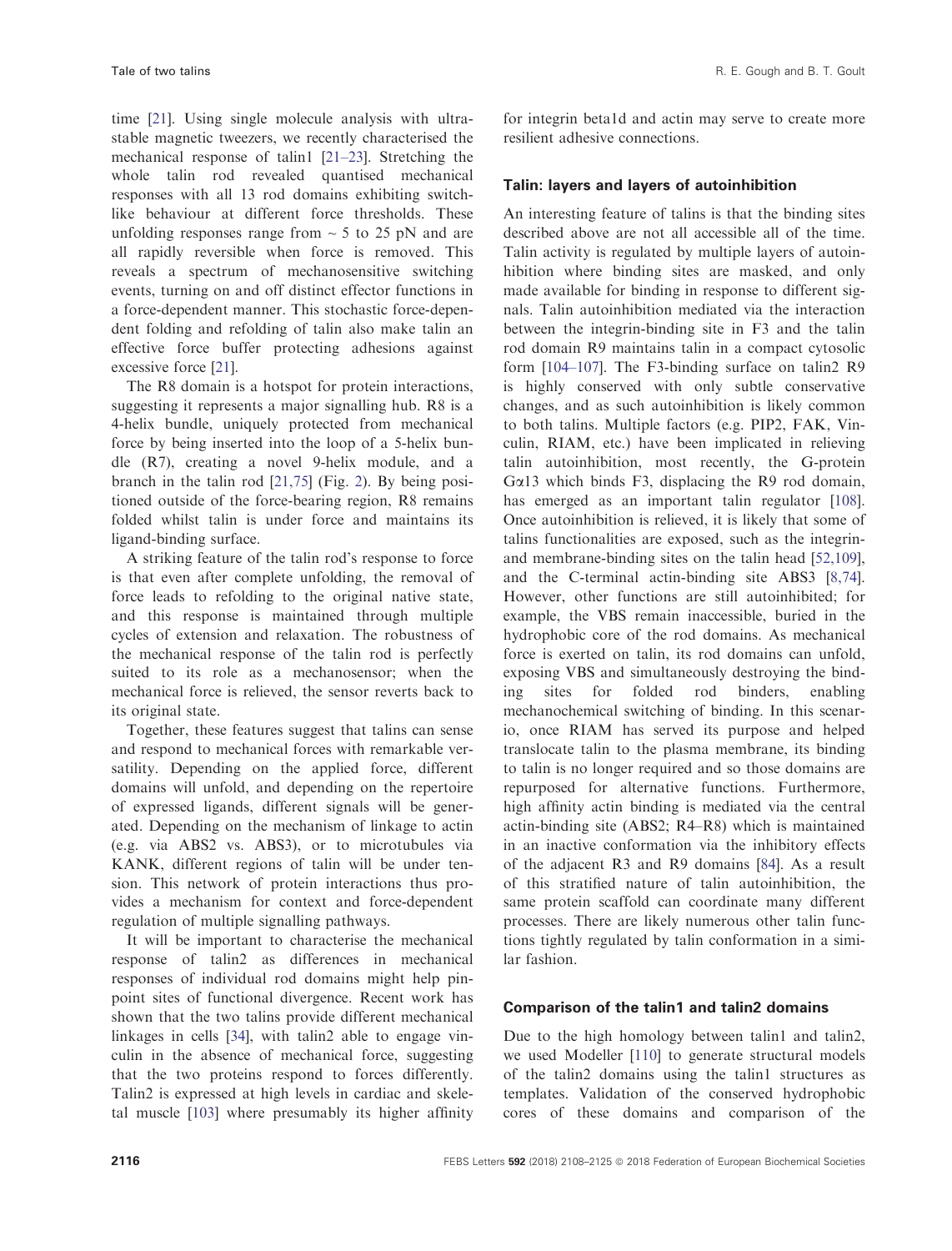<span id="page-10-0"></span>modelled F2F3 region of talin2 with the known structure [\[52\]](#page-13-0) confirmed the reliability of this modelling approach. The domain boundaries of talin1 and talin2 are shown in Fig. [2](#page-4-0). From this bioinformatics analysis, we have designed and validated expression constructs to express and purify each of the talin2 domains (deposited in Addgene [www.addgene.org/ben\\_goult\)](http://www.addgene.org/ben_goult). We have recently solved the structures of a number of these talin2 rod domains and it is striking how structurally similar they are to the equivalent talin1 domains (our unpublished data).

#### Conserved differences between the two isoforms

The two talins are highly conserved (76% identical), and it is likely that identical regions between the two isoforms carry out equivalent functions. What has not been explored in detail is the 24% of the sequence that is not identical – it is here that differences in isoform function might be found. In particular, we sought to identify conserved differences between the isoforms in these divergent regions as these might provide the key to understand the differences in isoform function. We set out to look at differences in ligand specificity, affinity tuning, tertiary structure and the conservation of post-translational modification sites (PTMs).

We used BlastP to align the sequences of the corresponding domains from each isoform to establish the identity and similarity of each domain and to look for local variations. Interestingly, although the sequence identity between the two talins is 76%, sequence identity at the domain level shows much greater variation. The F2 (86%), F3 (89%) and R13 (92%) are highly conserved between isoforms, supporting their role in assembly of the core adhesion complex. In contrast, other regions of the talin rod show considerable variation in conservation between isoforms with R5 (60%) being the most divergent.

Using a sample set of vertebrates, we compared the conservation of each individual talin domain between species and between isoforms. Regions where sequence conservation is low within and between the individual isoforms likely represent regions of less functional importance. In contrast, regions that are highly conserved within an isoform but are less conserved between isoforms might indicate regions of functional divergence. This structure-oriented conservation analysis reveals that for some talin rod domains, the binding surfaces are completely conserved between isoforms. For example, talin rod domains, R7 and R8, both contain binding sites for LD-motif-containing proteins, and the R7- and R8-binding surfaces on both talin isoforms are identical. This is reflected by the

similar binding constants  $(K_d)$  of these domains for their respective ligands, that is, the KANK 1 and KANK 2 binding site on R7 and the RIAM- and DLC1-binding site on R8. These proteins bind in the same manner and with the same affinity to both isoforms ([\[16\]](#page-12-0) and our own unpublished data).

In contrast, the R5 domain, for which ligands have yet to be identified, has a highly conserved surface in talin2 with the characteristics of an LD-motif-binding domain, but this surface is markedly different in talin1. Based on this analysis, we suggest that regions of divergence between isoforms that are well conserved within each isoform likely encode regions that define the subtle differences in isoform functionalities.

#### Talin2 in disease and development

The roles of talin2 during embryogenesis and development are not fully understood, but studies of the two talin isoforms in the heart reveal that they are tightly regulated [[5,111](#page-12-0)]. Both isoforms are highly expressed in cardiomyocytes, but during maturation, and in the mature heart, talin2 becomes the major isoform, localising to the costameres [[111](#page-16-0)]. Indeed, cardiac-specific talin1 knockout mice show normal basal cardiac function. Interestingly, talin1 is upregulated in the failing human heart, and studies in mice show that an ablation of cardiac talin1 blunts the hypertrophic response and improves cardiac function [\[106\]](#page-16-0). The mechanisms behind isoform switching in heart remain to be elucidated, but the data clearly indicate that the two talin isoforms play distinct roles in cardiac muscle. Further evidence of the importance of talin2 in development comes from the exome sequencing-based identification of a mutation (S339L in F3) in the  $Tln2$  gene that causes fifth finger Camptodactyly [\[112](#page-16-0)]. Given that talin2 is not an essential gene, it seems likely that whole exome sequencing will reveal further disease-associated mutations in the  $Tln2$  gene, and these will provide further insights into its functions.

Interestingly, the  $Tln2$  gene also includes a highly conserved microRNA, miR-190, situated in intron 51 [[10](#page-12-0)], which has been implicated as a modulator in multiple signalling pathways. Moreover, talin2 has appeared in a number of screens as a protein regulated by microRNAs whose expression is perturbed in cancer [[53,113\]](#page-13-0). Thus, the humanised antibody trastuzumab, which recognises the extracellular domain of HER2, upregulates miR-194 expression in two HER2-positive breast cancer cell lines [[113](#page-16-0)], and miR-194 suppresses cell migration reportedly via downregulation of talin2. Talin2 is also downregulated by miR-132, but miR-132 expression is itself suppressed by promoter methylation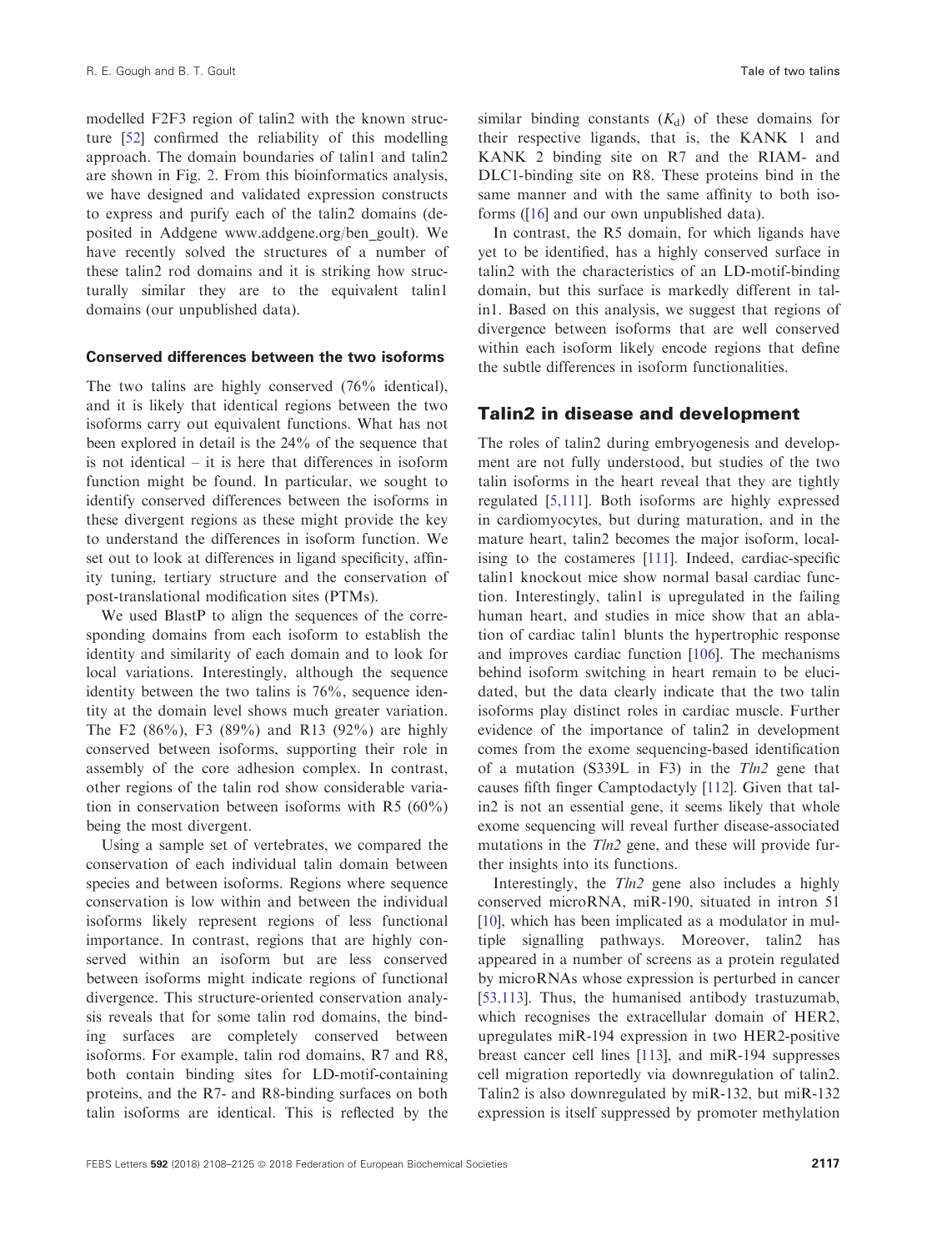<span id="page-11-0"></span>in prostate cancer cells. This correlates with a worse prognosis, and the authors speculate that elevated talin2 levels may suppress cell death and increase metastasis [[114](#page-16-0)]. Talin2 upregulation has also been implicated in breast cancer tumorigenesis and metastasis [\[33,53\]](#page-13-0) driving more aggressive cell invasion.

#### Post-translational modification of talins

Talin has been shown to be regulated by post-translational modification and the phosphorylation sites in platelet talin1 have been mapped [[115](#page-16-0)]. Proteomics studies on the 'adhesome' also show phosphorylation of talin in adhesions [\[116](#page-16-0)], but there is much less data on talin2

PTMs. To explore this, we took all reported phosphorylation and acetylation sites for talin1 and found that the majority were conserved in talin2 (Table [1](#page-10-0)). Mass spectrometric analysis of calyculin-treated platelets identified numerous talin1 phosphorylation sites, with the three most abundant sites being T144 and T150 in the F1-loop (phosphorylation appears to negatively regulate integrin activation [[58,115\]](#page-16-0)) and S446 [[115\]](#page-16-0) in the linker between the head and rod domains. Phosphorylation of S446 is believed to be important in the regulation of the calpain cleavage between the head and the rod domain and is important for regulating FA turnover [\[71,117\]](#page-14-0), a process that has recently been shown to be essential for adhesion development and rigidity sensing [\[118\]](#page-16-0). In addition, S425, which is also in the linker, is

Table 1. Post-translational modifications in talin1 and talin2. Summary of the identified talin phosphorylation [[115,116\]](#page-16-0), acetylation [[128](#page-17-0)], arginylation [[121](#page-16-0)], glycosylation [[123](#page-17-0)] and methylation sites [\[122\]](#page-16-0). For each PTM, the modified residue, the domain it is located, and the conservation between isoforms are shown. Residue numbering is for mouse talin1 and talin2.

| Talin1 phosphorylation<br>site | Domain of talin1 | Site conserved in talin2 | Talin1 phosphorylation site | Domain of talin1 | Site conserved in talin2 |
|--------------------------------|------------------|--------------------------|-----------------------------|------------------|--------------------------|
| S <sub>5</sub>                 | F <sub>0</sub>   | Yes                      | S677                        | R <sub>2</sub>   | No                       |
| Y26                            | F <sub>0</sub>   | Yes                      | S729                        | R <sub>2</sub>   | Yes                      |
| Y70                            | F <sub>0</sub>   | Yes                      | S815                        | R <sub>3</sub>   | Yes                      |
| <b>T78</b>                     | F <sub>0</sub>   | <b>No</b>                | S940                        | R <sub>4</sub>   | No                       |
| <b>T96</b>                     | F1               | No                       | S979/S981                   | R4               | No/Yes                   |
| T114                           | F1               | Yes                      | S1021                       | R4               | Yes                      |
| Y127                           | F1               | Yes                      | Y1116                       | R <sub>5</sub>   | Yes                      |
| S128                           | F1               | Yes                      | T1142                       | R <sub>5</sub>   | Yes                      |
| T144                           | F1               | Yes                      | S1201                       | R <sub>5</sub>   | No                       |
| T150                           | F1               | Yes                      | S1225                       | R <sub>6</sub>   | No                       |
| T167                           | F1               | Yes                      | T1263                       | R <sub>6</sub>   | No                       |
| T190                           | F1               | Yes                      | S1323                       | R <sub>6</sub>   | Yes                      |
| S311                           | F <sub>3</sub>   | Yes                      | S1508                       | R <sub>8</sub>   | No                       |
| S405                           | LINKER           | Yes                      | S1641                       | R7               | Yes                      |
| S425                           | LINKER           | Yes                      | S1684                       | R <sub>9</sub>   | Yes                      |
| S429/T430                      | LINKER           | Yes                      | S1849                       | R <sub>10</sub>  | <b>No</b>                |
| Y436                           | LINKER           | No                       | T1855                       | R <sub>10</sub>  | Yes                      |
| S446                           | LINKER           | Yes                      | S1878                       | R <sub>10</sub>  | No                       |
| S455/S458                      | LINKER           | Yes                      | S2040                       | R11              | <b>No</b>                |
| S467                           | LINKER           | Yes                      | S2127                       | R11              | Yes                      |
| S620                           | R <sub>1</sub>   | Yes                      | S2338                       | R <sub>12</sub>  | No                       |
|                                |                  |                          | Y2530                       | DD               | Yes                      |
|                                |                  |                          | S2535                       | DD               | No                       |
| Talin2 phosphorylation         |                  |                          |                             |                  |                          |
| site                           | Domain of talin2 | Site conserved in talin1 | Talin1 PTM                  | Domain of talin1 | Site conserved in talin2 |
| Y1665                          | R <sub>9</sub>   | No                       | K1544 (acetylation)         | R <sub>8</sub>   | Yes                      |
| T1843                          | R <sub>10</sub>  | No                       | K2031 (acetylation)         | R11              | Yes                      |
|                                |                  |                          | K2115 (acetylation)         | R11              | Yes                      |
|                                |                  |                          | A1903 (arginylation)        | R <sub>10</sub>  | Yes                      |
|                                |                  |                          | T1487 (glycosylation)       | R <sub>8</sub>   | No                       |
|                                |                  |                          | T1890 (glycosylation)       | R <sub>10</sub>  | Yes                      |
|                                |                  |                          | K2454 (methylation)         | R <sub>13</sub>  | Yes                      |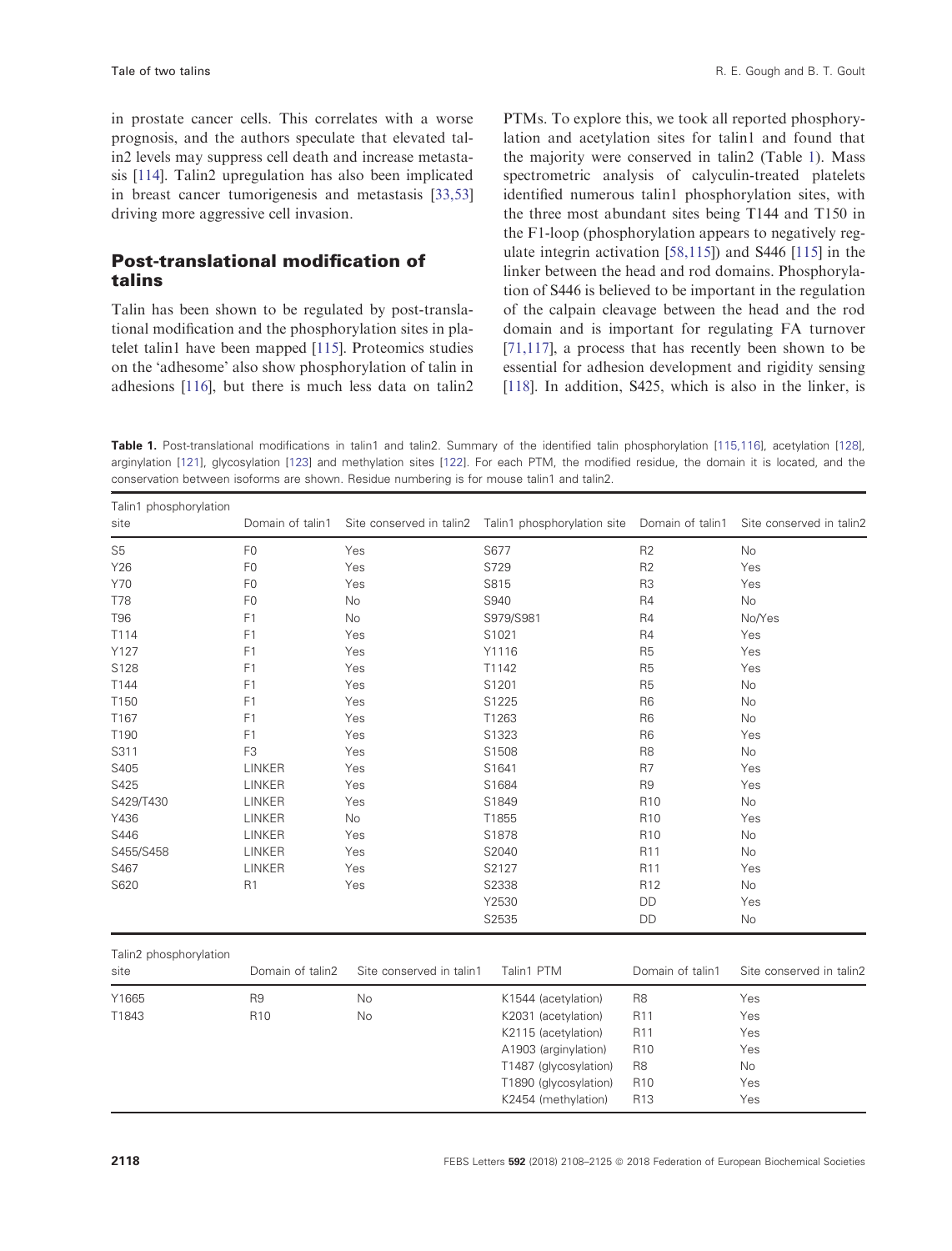<span id="page-12-0"></span>phosphorylated by CDK5, and this phosphorylation has been shown to enhance talin activity and increase integrin activation [[119\]](#page-16-0).

Calpain cleavage of talin is a permanent PTM, and three cleavage sites have been identified in talin1. The best characterised is that within the linker between the talin head and rod (between residues Q433 and Q434) [\[73\]](#page-14-0), but there is a second site immediately prior to the DD (between residues K2493 and M2494) [\[71\]](#page-14-0). Both of these cleavage sites are present in talin2 [\[71\]](#page-14-0). Calpain cleavage of the neck exposes a recognition site for the E3 ligase SMURF1 that leads to ubiquitination of the liberated talin1 head [\[120](#page-16-0)]. A third force-dependent calpain cleavage site in the talin1 rod has also been identified [[121\]](#page-16-0). This cleavage occurs between residue P1902 and A1903 (a site which is normally buried in the folded R10 domain) and is likely to only be accessible when talin is under force. This cleavage appears to be regulated by arginylation (a PTM that only occurs on the N-term residue of proteins [[121](#page-16-0)]). It is not yet known whether this force-dependent cleavage site is also present in talin2, but the region is well conserved between both isoforms.

Finally, a number of additional PTMs have also been identified in talin1. For instance, the affinity of the talin1:actin connection is controlled via the methyltransferase Ezh2 which methylates talin at lysine K2454 in ABS3 [[122](#page-16-0)]. This PTM site is completely conserved in talin2. Talin1 is also modified by glycosylation [\[123\]](#page-17-0) at sites in R8 and R10. Interestingly, the glycosylation sites are not conserved between talin1 and talin2, suggesting that if talin2 is glycosylated, then it is at different sites and linked to different functions.

#### Conclusions and perspectives

Gene duplication is often viewed as an evolutionarily advantageous process, with duplicated genes giving rise to two proteins that can acquire distinct or completely new functions (subfunctionalisation or neofunctionalisation). Gene duplication may also allow more complex patterns of gene expression in different cell types and tissues [\[124](#page-17-0)]. Furthermore, differences in PTM sites as reported here for the two talins may enable new modes of regulation at the protein level. Although both talin isoforms have maintained their ancestral properties relating to cell adhesion, it seems likely that the two isoforms have undergone some neofunctionalisation to generate nuanced, isoform-specific regulation of signalling in cell adhesion. We imagine a scenario whereby talin2 plays a central role in some tissues, such as cardiac muscle, the brain and kidney, but then also a more global role in fine-tuning the adhesive response in many

other cell types. Recent work has shown that the two talins provide different mechanical linkages in cells [[34](#page-13-0)], and the ability to measure talins mechanical response both at the single molecule level [21], in cells using genetically encoded tension sensors [\[34,85,125](#page-13-0)], and in silico with force extension molecular dynamics simulations [[126\]](#page-17-0) provide the tools to understand how talin signalling varies with mechanical forces. Detailed structural and biochemical characterisation of talin interactions is enabling targeted mutations to be designed that specifically disrupt individual talin functions, which in conjunction with the aforementioned technical advances should enable the study of talin function in unprecedented detail. It is likely that further novel talin-mediated cell functions will be identified as additional binding partners of the two talins are discovered.

Many different adhesive structures form on talins which signal in a highly reproducible manner. Precisely how talins' mechanosignalling capabilities are integrated with the more classical signalling pathways to give rise to these robust metastable cellular responses that facilitate all our cellular processes remain to be determined. The signalling pathways that regulate talin function, localisation, post-translational modifications, etc. coupled with the forces that define the conformational status of its rod domains, which cumulatively lead to the correct cellular responses are still poorly understood. For talin to generate robust, reproducible signalling responses and specialised adhesive structures in response to such diverse, multiple inputs suggest that there must be a code underpinning talins mechanotransductive response. Deciphering this 'talin code' is the next major challenge.

#### Acknowledgements

We thank David Critchley for stimulating discussions and critical reading of the manuscript and for all his support over the years. We also thank Alex Carisey (Baylor College of Medicine) for the fantastic artwork. We thank the members of the Goult laboratory for discussions and reading of the manuscript. BTG is funded by BBSRC grant (BB/N007336/1) and HFSP grant (RGP00001/2016). REG is funded by a University of Kent studentship.

#### References

1 Horton ER, Humphries JD, James J, Jones MC, Askari JA and Humphries MJ (2016) The integrin adhesome network at a glance. J Cell Sci 129, 4159– 4163.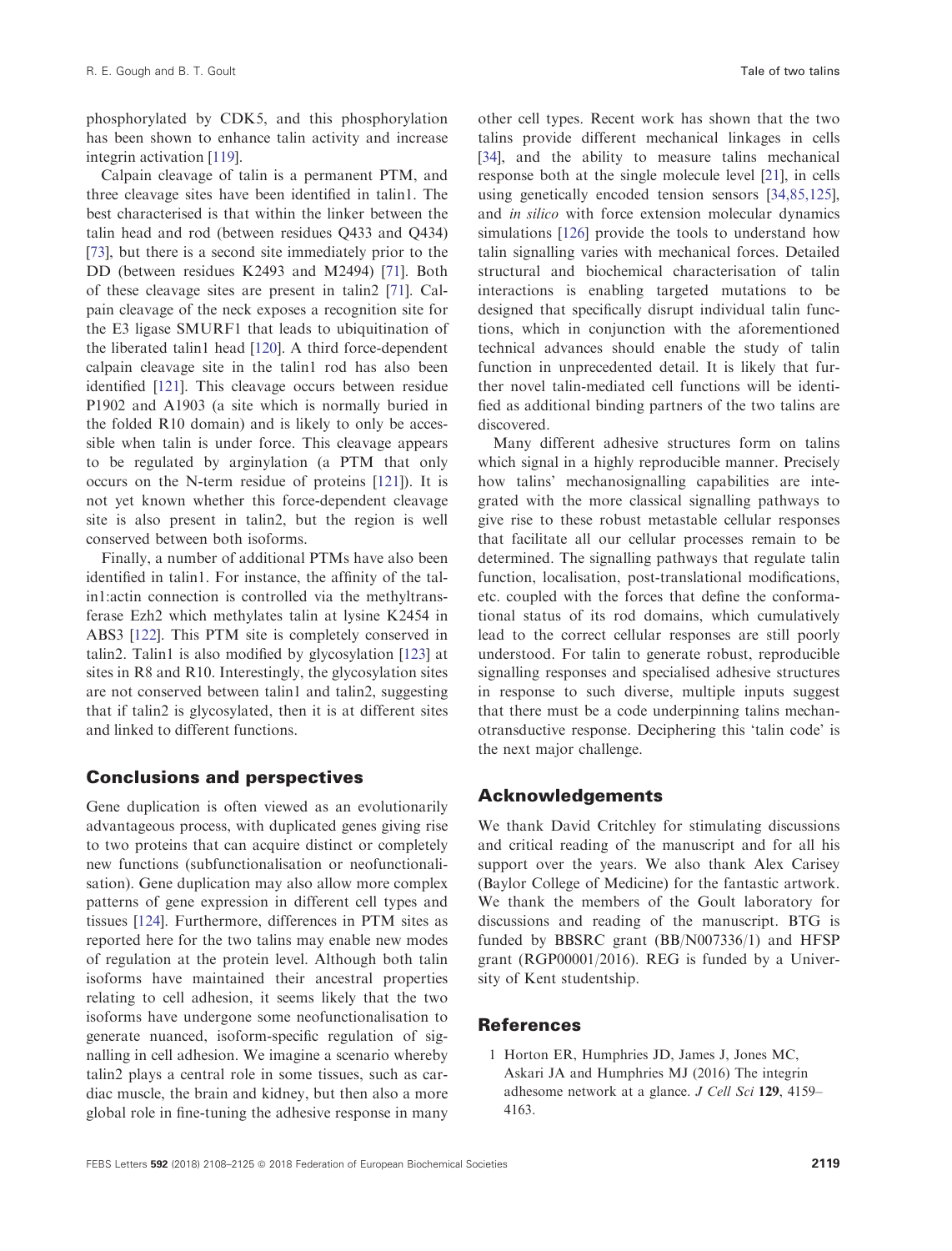- <span id="page-13-0"></span>2 Zaidel-Bar R, Itzkovitz S, Ma'ayan A, Iyengar R and Geiger B (2007) Functional atlas of the integrin adhesome. Nat Cell Biol 9, 858–867.
- 3 Winograd-Katz SE, Fässler R, Geiger B and Legate KR (2014) The integrin adhesome: from genes and proteins to human disease. Nat Rev Mol Cell Biol 15, 273–288.
- 4 Monkley SJ, Zhou XH, Kinston SJ, Giblett SM, Hemmings L, Priddle H, Brown JE, Pritchard CA, Critchley DR and Fässler R  $(2000)$  Disruption of the talin gene arrests mouse development at the gastrulation stage. Dev Dyn 219, 560–574.
- 5 Manso AM, Okada H, Sakamoto FM, Moreno E, Monkley SJ, Li R, Critchley DR and Ross RS (2017) Loss of mouse cardiomyocyte talin-1 and talin-2 leads to  $\beta$ -1 integrin reduction, costameric instability, and dilated cardiomyopathy. Proc Natl Acad Sci U S A 114, E6250–E6259.
- 6 Nieswandt B, Moser M, Pleines I, Varga-Szabo D, Monkley S, Critchley D and Fässler R  $(2007)$  Loss of talin1 in platelets abrogates integrin activation, platelet aggregation, and thrombus formation in vitro and in vivo. J Exp Med 204, 3113–3118.
- 7 Zhang X, Jiang G, Cai Y, Monkley SJ, Critchley DR and Sheetz MP (2008) Talin depletion reveals independence of initial cell spreading from integrin activation and traction. Nat Cell Biol 10, 1062–1068.
- 8 McCann RO and Craig SW (1997) The I/LWEQ module: a conserved sequence that signifies F-actin binding in functionally diverse proteins from yeast to mammals. Proc Natl Acad Sci U S A 94, 5679-5684.
- 9 Monkley SJ, Pritchard CA and Critchley DR (2001) Analysis of the mammalian Talin2 gene TLN2. Biochem Biophys Res Commun 286, 880–885.
- 10 Debrand E, Conti FJ, Bate N, Spence L, Mazzeo D, Pritchard CA, Monkley SJ and Critchley DR (2012) Mice carrying a complete deletion of the talin2 coding sequence are viable and fertile. Biochem Biophys Res Commun 426, 190–195.
- 11 Klapholz B and Brown NH (2017) Talin the master of integrin adhesions. J Cell Sci 130, 2435–2446.
- 12 Burridge K and Connell L (1983) A new protein of adhesion plaques and ruffling membranes. J Cell Biol 97, 359–367.
- 13 Shattil SJ, Kim C and Ginsberg MH (2010) The final steps of integrin activation: the end game. Nat Rev Mol Cell Biol 11, 288–300.
- 14 Elosegui-Artola A, Oria R, Chen Y, Kosmalska A, Pérez-González C, Castro N, Zhu C, Trepat X and Roca-Cusachs P (2016) Mechanical regulation of a molecular clutch defines force transmission and transduction in response to matrix rigidity. Nat Cell Biol 18, 540–548.
- 15 Calderwood DA, Campbell ID and Critchley DR (2013) Talins and kindlins: partners in integrin-

mediated adhesion. Nat Rev Mol Cell Biol 14, 503– 517.

- 16 Bouchet BP, Gough RE, Ammon YC, van de Willige D, Post H, Jacquemet G, Maarten Altelaar AF, Heck AJR, Goult BT and Akhmanova A (2016) Talin-KANK1 interaction controls the recruitment of cortical microtubule stabilizing complexes to focal adhesions. Elife 5, e18124.
- 17 Sun Z, Tseng H-Y, Tan S, Senger F, Kurzawa L, Dedden D, Mizuno N, Wasik AA, Thery M, Dunn AR et al. (2016) Kank2 activates talin, reduces force transduction across integrins and induces central adhesion formation. Nat Cell Biol 18, 941–953.
- 18 Stehbens S and Wittmann T (2012) Targeting and transport: how microtubules control focal adhesion dynamics. J Cell Biol 198, 481–489.
- 19 Liu J, Wang Y, Goh WI, Goh H, Baird MA, Ruehland S, Teo S, Bate N, Critchley DR, Davidson MW et al. (2015) Talin determines the nanoscale architecture of focal adhesions. Proc Natl Acad Sci USA 112, E4864–E4873.
- 20 del Rio A, Perez-Jimenez R, Liu R, Roca-Cusachs P, Fernandez JM and Sheetz MP (2009) Stretching single talin rod molecules activates vinculin binding. Science 323, 638–641.
- 21 Yao M, Goult BT, Klapholz B, Hu X, Toseland CP, Guo Y, Cong P, Sheetz MP and Yan J (2016) The mechanical response of talin. Nat Commun 7, 11966.
- 22 Yan J, Yao M, Goult BT and Sheetz MP (2015) Talin dependent mechanosensitivity of cell focal adhesions. Cell Mol Bioeng 8, 151–159.
- 23 Yao M, Goult BT, Chen H, Cong P, Sheetz MP and Yan J (2014) Mechanical activation of vinculin binding to talin locks talin in an unfolded conformation. Sci Rep 4, 4610.
- 24 Goult BT, Zacharchenko T, Bate N, Tsang R, Hey F, Gingras AR, Elliott PR, Roberts GCK, Ballestrem C, Critchley DR et al. (2013) RIAM and vinculin binding to talin are mutually exclusive and regulate adhesion assembly and turnover. J Biol Chem 288, 8238–8249.
- 25 Praekelt U, Kopp PM, Rehm K, Linder S, Bate N, Patel B, Debrand E, Manso AM, Ross RS, Conti F et al. (2012) New isoform-specific monoclonal antibodies reveal different sub-cellular localisations for talin1 and talin2. Eur J Cell Biol 91, 180–191.
- 26 Kopp PM, Bate N, Hansen TM, Brindle NPJ, Praekelt U, Debrand E, Coleman S, Mazzeo D, Goult BT, Gingras AR et al. (2010) Studies on the morphology and spreading of human endothelial cells define key inter- and intramolecular interactions for talin1. Eur J Cell Biol 89, 661–673.
- 27 Monkley SJ, Kostourou V, Spence L, Petrich B, Coleman S, Ginsberg MH, Pritchard CA and Critchley DR (2011) Endothelial cell talin1 is essential for embryonic angiogenesis. Dev Biol 349, 494–502.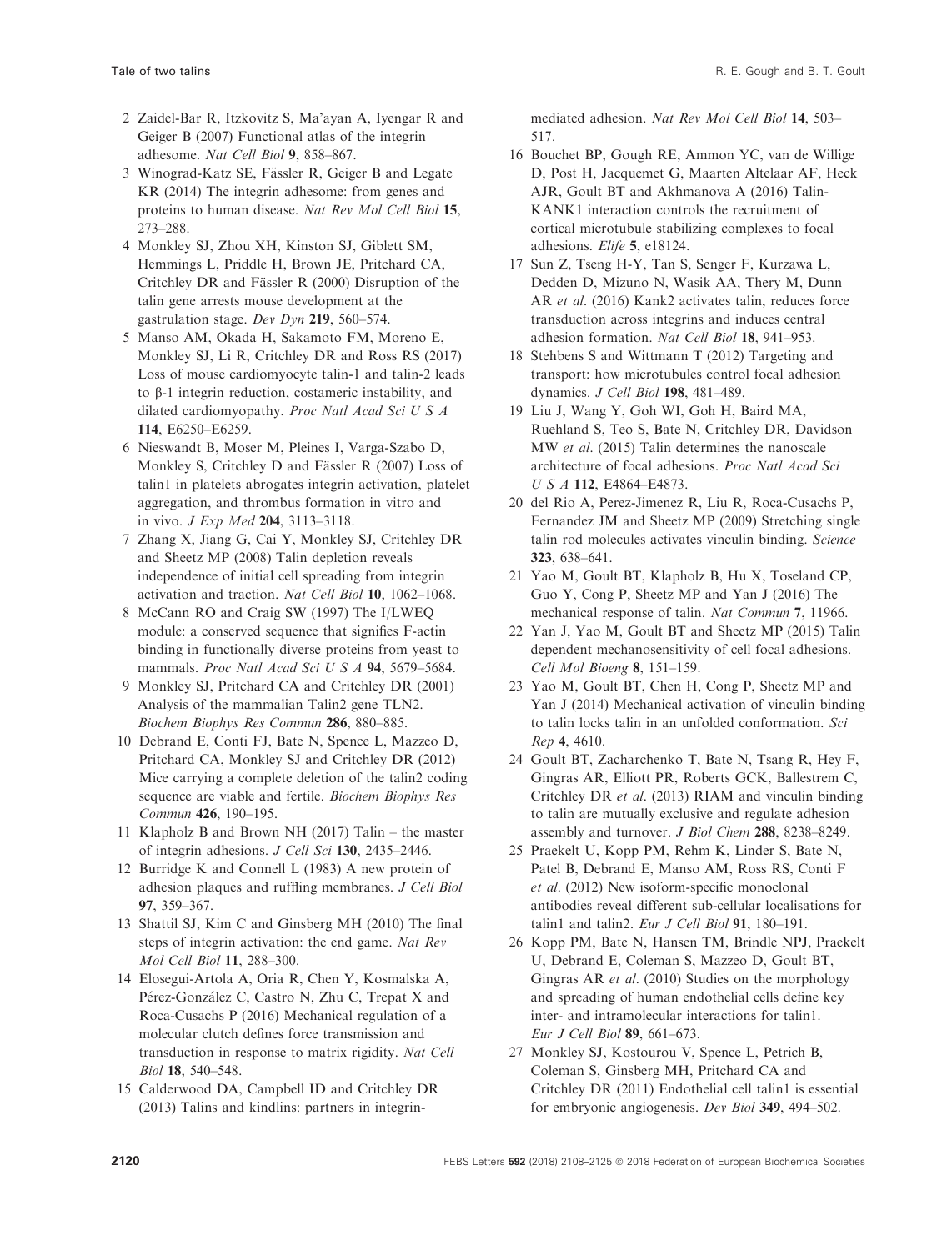- <span id="page-14-0"></span>28 Thul PJ, Akesson L, Wiking M, Mahdessian D, Geladaki A, Ait BlalH, Alm T, Asplund A, Björk L, Breckels LM et al. (2017) A subcellular map of the human proteome. Science 356, eaal3321.
- 29 Lee H-S, Lim CJ, Puzon-McLaughlin W, Shattil SJ and Ginsberg MH (2009) RIAM activates integrins by linking talin to Ras GTPase membrane-targeting sequences. *J Biol Chem* 284, 5119–5127.
- 30 Lagarrigue F, Vikas Anekal P, Lee HS, Bachir AI, Ablack JN, Horwitz AF and Ginsberg MH (2015) A RIAM/lamellipodin-talin-integrin complex forms the tip of sticky fingers that guide cell migration. Nat Commun 6, 8492.
- 31 Lawson C, Lim ST, Uryu S, Chen XL, Calderwood DA and Schlaepfer DD (2012) FAK promotes recruitment of talin to nascent adhesions to control cell motility. J Cell Biol 196, 223–232.
- 32 Singh P, Carraher C and Schwarzbauer JE (2010) Assembly of fibronectin extracellular matrix. Annu Rev Cell Dev Biol 26, 397–419.
- 33 Qi L, Jafari N, Li X, Chen Z, Li L, Hytönen VP, Goult BT, Zhan C-G and Huang C (2016) Talin2 mediated traction force drives matrix degradation and cell invasion. J Cell Sci 129, 3661–3674.
- 34 Austen K, Ringer P, Mehlich A, Chrostek-Grashoff A, Kluger C, Klingner C, Sabass B, Zent R, Rief M and Grashoff C (2015) Extracellular rigidity sensing by talin isoform-specific mechanical linkages. Nat Cell Biol 17, 1597–1606.
- 35 Senetar MA, Moncman CL and McCann RO (2007) Talin2 is induced during striated muscle differentiation and is targeted to stable adhesion complexes in mature muscle. Cell Motil Cytoskeleton 64, 157–173.
- 36 Debrand E, El Jai Y, Spence L, Bate N, Praekelt U, Pritchard CA, Monkley SJ and Critchley DR (2009) Talin 2 is a large and complex gene encoding multiple transcripts and protein isoforms. FEBS J 276, 1610– 1628.
- 37 Himmel M, Ritter A, Rothemund S, Pauling BV, Rottner K, Gingras AR and Ziegler WH (2009) Control of high affinity interactions in the talin C terminus. *J Biol Chem* 284, 13832-13842.
- 38 Wang P, Ballestrem C and Streuli CH (2011) The C terminus of talin links integrins to cell cycle progression. J Cell Biol 195, 499–513.
- 39 Senetar MA and McCann RO (2005) Gene duplication and functional divergence during evolution of the cytoskeletal linker protein talin. Gene 362, 141–152.
- 40 Putnam NH, Butts T, Ferrier DEK, Furlong RF, Hellsten U, Kawashima T, Robinson-Rechavi M, Shoguchi E, Terry A, Yu J-K et al. (2008) The amphioxus genome and the evolution of the chordate karyotype. Nature 453, 1064–1071.
- 41 Smith JJ, Kuraku S, Holt C, Sauka-Spengler T, Jiang N, Campbell MS, Yandell MD, Manousaki T, Meyer

A, Bloom OE et al. (2013) Sequencing of the sea lamprey (Petromyzon marinus) genome provides insights into vertebrate evolution. Nat Genet 45, 415– 421.

- 42 Tsujioka M, Yoshida K and Inouye K (2004) Talin B is required for force transmission in morphogenesis of Dictyostelium. EMBO J 23, 2216–2225.
- 43 Higgins DG, Labeit S, Gautel M and Gibson TJ (1994) The evolution of titin and related giant muscle proteins. J Mol Evol 38, 395–404.
- 44 Baines AJ (2010) Evolution of the spectrin-based membrane skeleton. Transfus Clin Biol 17, 95–103.
- 45 Light S, Sagit R, Ithychanda SS, Qin J and Elofsson A (2012) The evolution of filamin – a protein domain repeat perspective. J Struct Biol 179, 289–298.
- 46 Tsujioka M, Machesky LM, Cole SL, Yahata K and Inouye K (1999) A unique talin homologue with a villin headpiece-like domain is required for multicellular morphogenesis in Dictyostelium. Curr Biol 9, 389–392.
- 47 Elliott PR, Goult BT, Kopp PM, Bate N, Grossmann JG, Roberts GCK, Critchley DR and Barsukov IL (2010) The structure of the talin head reveals a novel extended conformation of the FERM domain. Structure 18, 1289–1299.
- 48 Chishti AH, Kim AC, Marfatia SM, Lutchman M, Hanspal M, Jindal H, Liu SC, Low PS, Rouleau GA, Mohandas N et al. (1998) The FERM domain: a unique module involved in the linkage of cytoplasmic proteins to the membrane. Trends Biochem Sci 23, 281–282.
- 49 Calderwood DA, Zent R, Grant R, Rees DJ, Hynes RO and Ginsberg MH (1999) The Talin head domain binds to integrin beta subunit cytoplasmic tails and regulates integrin activation. J Biol Chem 274, 28071– 28074.
- 50 Anthis NJ, Wegener KL, Critchley DR and Campbell ID (2010) Structural diversity in integrin/talin interactions. Structure 3, 1654–1666.
- 51 Yuan Y, Li L, Zhu Y, Qi L, Azizi L, Hytönen VP, Zhan C-G and Huang C (2017) The molecular basis of talin2's high affinity toward  $\beta$ 1-integrin. Sci Rep 7, 41989.
- 52 Anthis NJ, Wegener KL, Ye F, Kim C, Goult BT, Lowe ED, Vakonakis I, Bate N, Critchley DR, Ginsberg MH et al. (2009) The structure of an integrin/talin complex reveals the basis of inside-out signal transduction. *EMBO J* 28, 3623-3632.
- 53 Li L, Li X, Qi L, Rychahou P, Jafari N and Huang C (2017) The role of talin2 in breast cancer tumorigenesis and metastasis. Oncotarget 8, 106876–106887.
- 54 Rossier O, Octeau V, Sibarita J-B, Leduc C, Tessier B, Nair D, Gatterdam V, Destaing O, Albigès-Rizo C, Tampé R et al. (2012) Integrins  $\beta$ 1 and  $\beta$ 3 exhibit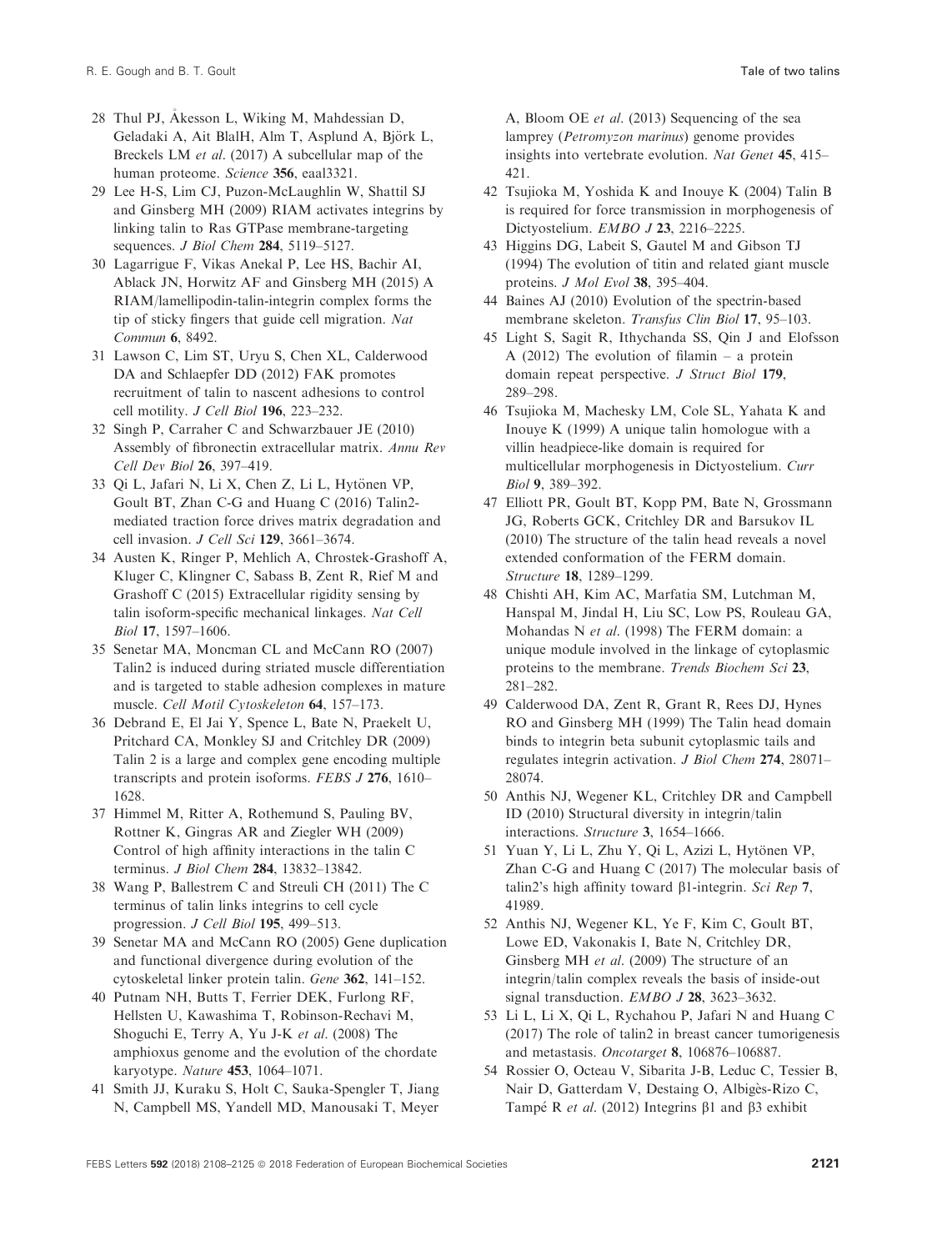<span id="page-15-0"></span>distinct dynamic nanoscale organizations inside focal adhesions. Nat Cell Biol 14, 1057–1067.

- 55 Bouaouina M, Lad Y and Calderwood DA (2008) The N-terminal domains of talin cooperate with the phosphotyrosine binding-like domain to activate beta1 and beta3 integrins. J Biol Chem 283, 6118–6125.
- 56 Saltel F, Mortier E, Hytönen VP, Jacquier M-C, Zimmermann P, Vogel V, Liu W and Wehrle-Haller B (2009) New PI(4,5)P2- and membrane proximal integrin-binding motifs in the talin head control beta3 integrin clustering. J Cell Biol 187, 715–731.
- 57 De Franceschi N, Miihkinen M, Hamidi H, Alanko J, Mai A, Picas L, Lévy D, Mattjus P, Goult BT, Goud B et al. (2017) ProLIF: a quantitative assay for investigating integrin cytoplasmic protein interactions and synergistic membrane effects on proteoliposomes. bioRxiv, 209262. [PREPRINT]
- 58 Goult BT, Bouaouina M, Elliott PR, Bate N, Patel B, Gingras AR, Grossmann JG, Roberts GCK, Calderwood DA, Critchley DR et al. (2010) Structure of a double ubiquitin-like domain in the talin head: a role in integrin activation. EMBO J 29, 1069–1080.
- 59 Zhu L, Yang J, Bromberger T, Holly A, Lu F, Liu H, Sun K, Klapproth S, Hirbawi J, Byzova TV et al. (2017) Structure of Rap1b bound to talin reveals a pathway for triggering integrin activation. Nat Commun 8, 1–11.
- 60 Plak K, Pots H, Van Haastert PJM and Kortholt A (2016) Direct interaction between TalinB and Rap1 is necessary for adhesion of Dictyostelium cells. BMC Cell Biol 17, 1.
- 61 Goult BT, Bouaouina M, Harburger DS, Bate N, Patel B, Anthis NJ, Campbell ID, Calderwood DA, Barsukov IL, Roberts GC et al. (2009) The structure of the N-Terminus of Kindlin-1: a domain important for  $\alpha$ IIb $\beta$ 3 integrin activation. *J Mol Biol* 394, 944– 956.
- 62 Kloeker S, Major MB, Calderwood DA, Ginsberg MH, Jones DA and Beckerle MC (2004) The Kindler Syndrome protein is regulated by transforming growth  $factor-\beta$  and involved in integrin-mediated adhesion. J Biol Chem 279, 6824–6833.
- 63 de Pereda JM, Wegener KL, Santelli E, Bate N, Ginsberg MH, Critchley DR, Campbell ID and Liddington RC (2005) Structural basis for phosphatidylinositol phosphate kinase type Igamma binding to talin at focal adhesions. J Biol Chem 280, 8381–8386.
- 64 Legate KR, Takahashi S, Bonakdar N, Fabry B, Boettiger D, Zent R and Fässler R (2011) Integrin adhesion and force coupling are independently regulated by localized PtdIns $(4,5)_2$  synthesis. EMBO J 30, 4539–4553.
- 65 Wang S, Watanabe T, Matsuzawa K, Katsumi A, Kakeno M, Matsui T, Ye F, Sato K, Murase K,

Sugiyama I et al. (2012) Tiam1 interaction with the PAR complex promotes talin-mediated Rac1 activation during polarized cell migration. J Cell Biol 199, 331–345.

- 66 Wegener KL, Basran J, Bagshaw CR, Campbell ID, Roberts GCK, Critchley DR and Barsukov IL (2008) Structural basis for the interaction between the cytoplasmic domain of the hyaluronate receptor layilin and the talin F3 subdomain. J Mol Biol 382, 112–126.
- 67 Yang J, Zhu L, Zhang H, Hirbawi J, Fukuda K, Dwivedi P, Liu J, Byzova T, Plow EF, Wu J et al. (2014) Conformational activation of talin by RIAM triggers integrin-mediated cell adhesion. Nat Commun 5, 5880.
- 68 Hemmings L, Rees DJ, Ohanian V, Bolton SJ, Gilmore aP, Patel B, Priddle H, Trevithick JE, Hynes RO and Critchley DR (1996) Talin contains three actin-binding sites each of which is adjacent to a vinculin-binding site. J Cell Sci, 109 (Pt 1), 2715-2726.
- 69 Lee H-S, Bellin RM, Walker DL, Patel B, Powers P, Liu H, Garcia-Alvarez B, de Pereda JM, Liddington RC, Volkmann N et al. (2004) Characterization of an actin-binding site within the talin FERM domain. J Mol Biol 343, 771–784.
- 70 Ciobanasu C, Wang H, Henriot V, Mathieu C, Fente A, Csillag S, Vigouroux C, Faivre B and Le Clainche C (2018) Integrin-bound talin head inhibits actin filament barbed-end elongation. J Biol Chem 293, 2586–2596.
- 71 Bate N, Gingras AR, Bachir A, Horwitz R, Ye F, Patel B, Goult BT and Critchley DR (2012) Talin contains a C-terminal calpain2 cleavage site important in focal adhesion dynamics. PLoS One 7, e34461.
- 72 O'Halloran T, Beckerle MC and Burridge K (1985) Identification of talin as a major cytoplasmic protein implicated in platelet activation. Nature 317, 449–451.
- 73 Franco SJ, Rodgers MA, Perrin BJ, Han J, Bennin DA, Critchley DR and Huttenlocher A (2004) Calpain-mediated proteolysis of talin regulates adhesion dynamics. Nat Cell Biol 6, 977–983.
- 74 Gingras AR, Bate N, Goult BT, Hazelwood L, Canestrelli I, Grossmann JG, Liu H, Putz NSM, Roberts GCK, Volkmann N et al. (2008) The structure of the C-terminal actin-binding domain of talin. EMBO J 27, 458–469.
- 75 Gingras AR, Bate N, Goult BT, Patel B, Kopp PM, Emsley J, Barsukov IL, Roberts GCK and Critchley DR (2010) Central region of talin has a unique fold that binds vinculin and actin. J Biol Chem 285, 29577– 29587.
- 76 Murzin AG, Brenner SE, Hubbard T and Chothia C (1995) SCOP: a structural classification of proteins database for the investigation of sequences and structures. J Mol Biol 247, 536-540.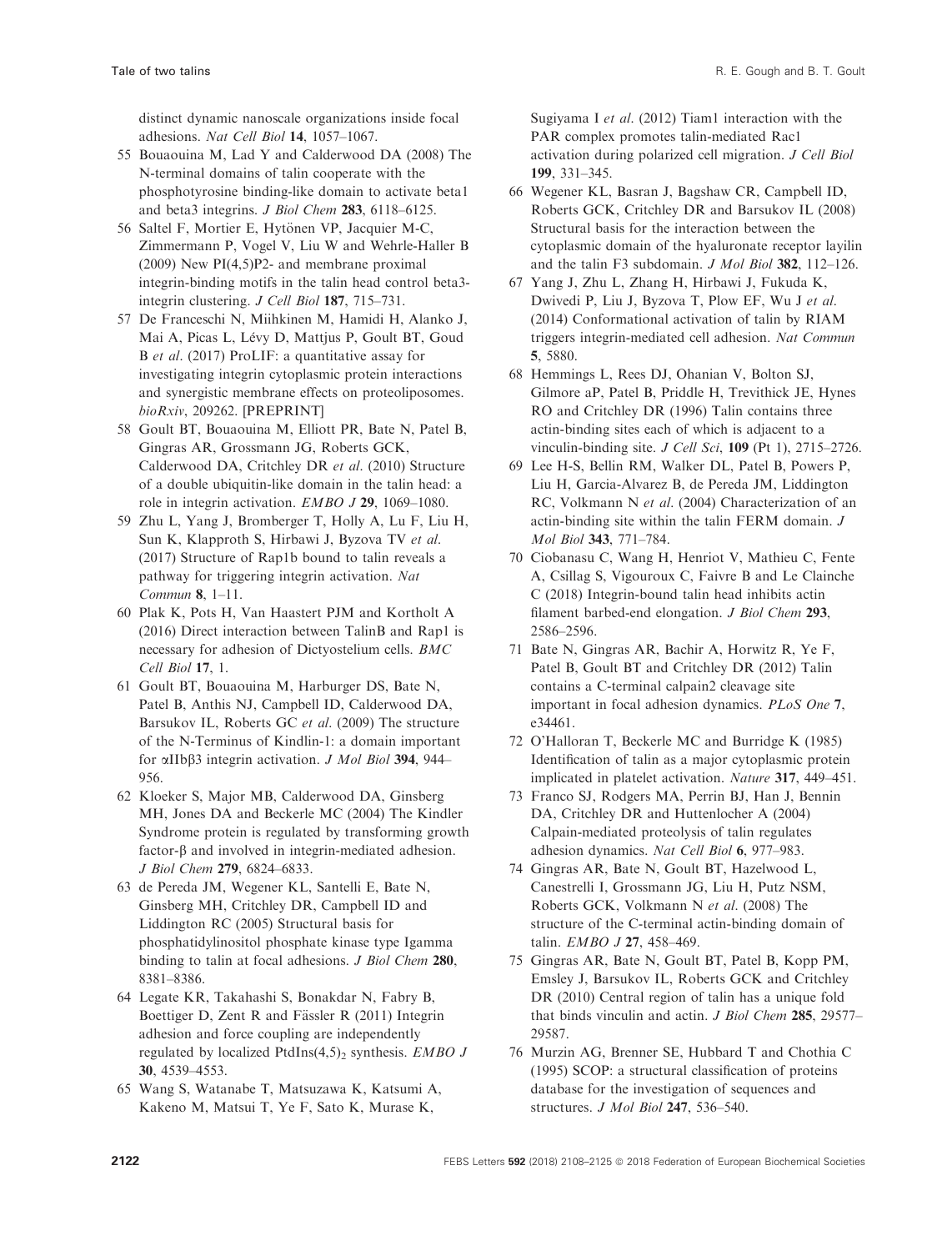- <span id="page-16-0"></span>77 Goult BT, Gingras AR, Bate N, Barsukov IL, Critchley DR and Roberts GCK (2010) The domain structure of talin: residues 1815-1973 form a five-helix bundle containing a cryptic vinculin-binding site. FEBS Lett 584, 2237–2241.
- 78 Goult BT, Xu X-P, Gingras AR, Swift M, Patel B, Bate N, Kopp PM, Barsukov IL, Critchley DR, Volkmann N et al. (2013) Structural studies on fulllength talin1 reveal a compact auto-inhibited dimer: implications for talin activation. *J Struct Biol* 184, 21–32.
- 79 Ellis SJ, Pines M, Fairchild MJ and Tanentzapf G (2011) In vivo functional analysis reveals specific roles for the integrin-binding sites of talin. J Cell Sci 124, 1844–1856.
- 80 Gingras AR, Ziegler WH, Bobkov AA, Joyce MG, Fasci D, Himmel M, Rothemund S, Ritter A, Grossmann JG, Patel B et al. (2009) Structural determinants of integrin binding to the talin rod. J Biol Chem 284, 8866–8876.
- 81 Rodius S, Chaloin O, Moes M, Schaffner-Reckinger E, Landrieu I, Lippens G, Lin M, Zhang J and Kieffer N (2008) The talin rod IBS2  $\alpha$ -helix interacts with the b3 integrin cytoplasmic tail membrane-proximal helix by establishing charge complementary salt bridges. J Biol Chem 283, 24212–24223.
- 82 Klapholz B, Herbert SL, Wellmann J, Johnson R, Parsons M and Brown NH (2015) Alternative mechanisms for talin to mediate integrin function. Curr Biol 25, 847–857.
- 83 Changede R, Xu X, Margadant F and Sheetz MP (2015) Nascent integrin adhesions form on all matrix rigidities after integrin activation. Dev Cell 35, 614– 621.
- 84 Atherton P, Stutchbury B, Wang D-Y, Jethwa D, Tsang R, Meiler-Rodriguez E, Wang P, Bate N, Zent R, Barsukov IL et al. (2015) Vinculin controls talin engagement with the actomyosin machinery. Nat Commun 6, 10038.
- 85 Kumar A, Ouyang M, Van den Dries K, McGhee EJ, Tanaka K, Anderson MD, Groisman A, Goult BT, Anderson KI and Schwartz MA (2016) Talin tension sensor reveals novel features of focal adhesion force transmission and mechanosensitivity. J Cell Biol 213, 371–383.
- 86 Gingras AR, Bate N, Goult BT, Hazelwood L, Grossmann JG, Liu H, Putz NSM, Roberts CK, Volkmann N, Hanein D et al. (2006) The structure of the C-terminal actin binding domain of talin. EMBO J 27, 458–469.
- 87 Geiger B (1979) A 130K protein from chicken gizzard: its localization at the termini of microfilament bundles in cultured chicken cells. Cell 18, 193–205.
- 88 Gingras AR, Ziegler WH, Frank R, Barsukov IL, Roberts GCK, Critchley DR and Emsley J (2005)

Mapping and consensus sequence identification for multiple vinculin binding sites within the talin rod. J Biol Chem 280, 37217–37224.

- 89 Papagrigoriou E, Gingras AR, Barsukov IL, Bate N, Fillingham IJ, Patel B, Frank R, Ziegler WH, Roberts GC, Critchley DR et al. (2004) Activation of a vinculin-binding site in the talin rod involves rearrangement of a five-helix bundle. EMBO J 23, 2942–2951.
- 90 Bois PRJ, O'Hara BP, Nietlispach D, Kirkpatrick J and Izard T (2006) The vinculin binding sites of talin and  $\alpha$ -actinin are sufficient to activate vinculin. *J Biol* Chem 281, 7228–7236.
- 91 Carisey A, Tsang R, Greiner AM, Nijenhuis N, Heath N, Nazgiewicz A, Kemkemer R, Derby B, Spatz J and Ballestrem C (2013) Vinculin regulates the recruitment and release of core focal adhesion proteins in a forcedependent manner. Curr Biol 23, 271–281.
- 92 Alam T, Alazmi M, Gao X and Arold ST (2014) How to find a leucine in a haystack? Structure, ligand recognition and regulation of leucine–aspartic acid (LD) motifs. Biochem J 460, 317–329.
- 93 Brown MC, Perrotta JA and Turner CE (1996) Identification of LIM3 as the principal determinant of paxillin focal adhesion localization and characterization of a novel motif on paxillin directing vinculin and focal adhesion kinase binding. J Cell Biol 135, 1109–1123.
- 94 Zacharchenko T, Qian X, Goult BT, Jethwa D, Almeida TB, Ballestrem C, Critchley DR, Lowy DR and Barsukov IL (2016) LD motif recognition by talin: structure of the talin-DLC1 complex. Structure 24, 1130–1141.
- 95 Li G, Du X, Vass WC, Papageorge AG, Lowy DR and Qian X (2011) Full activity of the deleted in liver cancer 1 (DLC1) tumor suppressor depends on an LDlike motif that binds talin and focal adhesion kinase (FAK). Proc Natl Acad Sci U S A 108, 17129–17134.
- 96 Beaty BT, Wang Y, Bravo-Cordero JJ, Sharma VP, Miskolci V, Hodgson L and Condeelis J (2014) Talin regulates moesin-NHE-1 recruitment to invadopodia and promotes mammary tumor metastasis. J Cell Biol 205, 737–751.
- 97 Schönichen A, Webb BA, Jacobson MP and Barber DL (2013) Considering protonation as a posttranslational modification regulating protein structure and function. Annu Rev Biophys 42, 289–314.
- 98 Srivastava J, Barreiro G, Groscurth S, Gingras AR, Goult BT, Critchley DR, Kelly MJS, Jacobson MP and Barber DL (2008) Structural model and functional significance of pH-dependent talin-actin binding for focal adhesion remodeling. Proc Natl Acad Sci U S A 105, 14436–14441.
- 99 Sun N, Critchley DR, Paulin D, Li Z and Robson RM (2008) Identification of a repeated domain within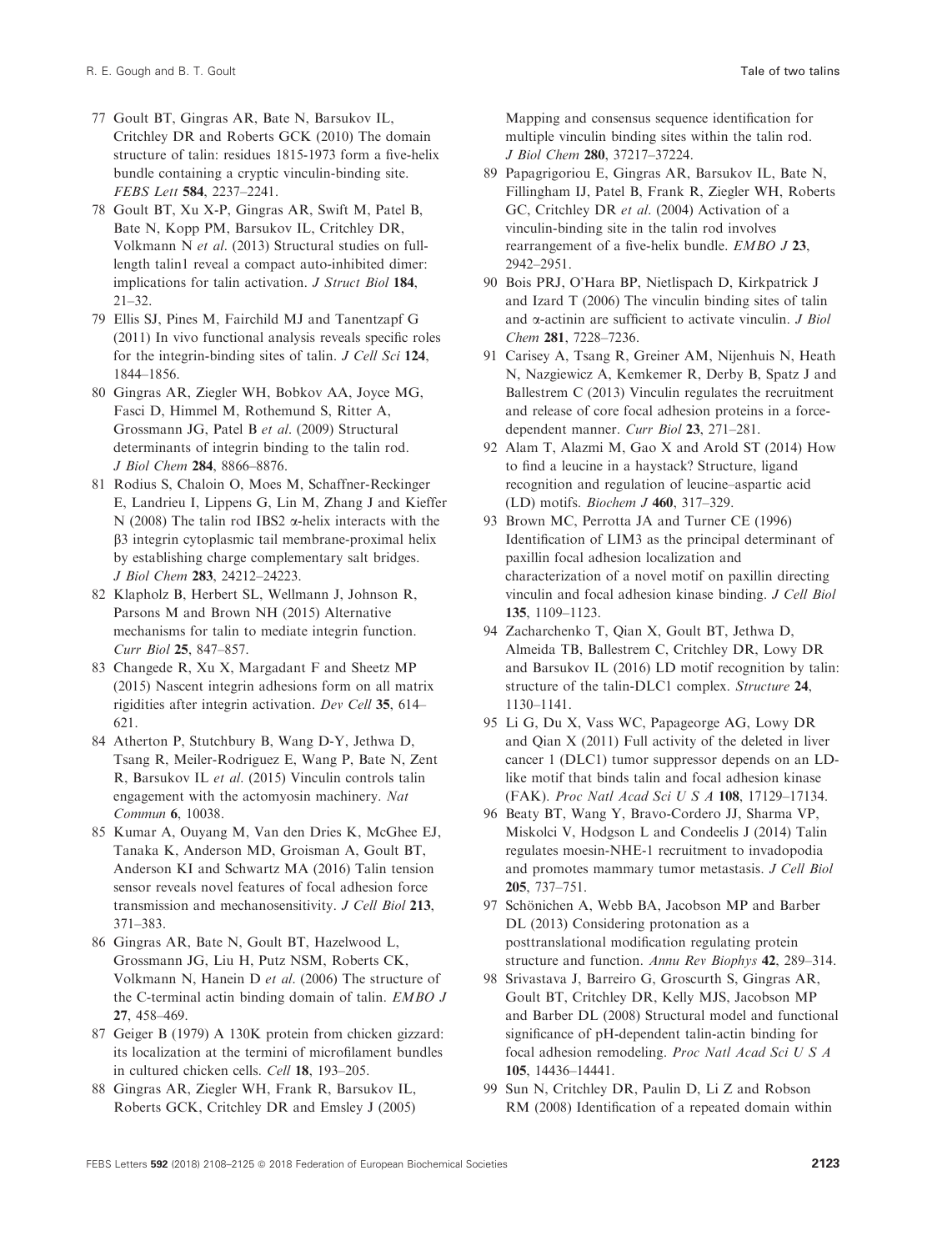<span id="page-17-0"></span>mammalian a-synemin that interacts directly with talin. Exp Cell Res 314, 1839–1849.

- 100 Lee H-S, Anekal P, Lim CJ, Liu C-C and Ginsberg MH (2013) Two modes of integrin activation form a binary molecular switch in adhesion maturation. Mol Biol Cell 24, 1354–1362.
- 101 Margadant F, Chew LL, Hu X, Yu H, Bate N, Zhang X and Sheetz M (2011) Mechanotransduction in vivo by repeated talin stretch-relaxation events depends upon vinculin. PLoS Biol 9, e1001223.
- 102 Goult BT, Zacharchenko T, Bate N, Tsang R, Gingras AR, Hey F, Elliott PR, Roberts GC, Ballestrem C, Critchley DR et al. (2013) RIAM and Vinculin binding to talin are mutually exclusive and regulate adhesion assembly and turnover. J Biol Chem 9, 35–36.
- 103 Conti FJ, Monkley SJ, Wood MR, Critchley DR and Muller U (2009) Talin 1 and 2 are required for myoblast fusion, sarcomere assembly and the maintenance of myotendinous junctions. Development 136, 3597–3606.
- 104 Goksoy E, Ma Y-Q, Wang X, Kong X, Perera D, Plow EF and Qin J (2008) Structural basis for the autoinhibition of talin in regulating integrin activation. Mol Cell 31, 124–133.
- 105 Goult BT, Bate N, Anthis NJ, Wegener KL, Gingras AR, Patel B, Barsukov IL, Campbell ID, Roberts GCK and Critchley DR (2009) The structure of an interdomain complex that regulates talin activity. J Biol Chem 284, 15097–15106.
- 106 Banno A, Goult BT, Lee H, Bate N, Critchley DR and Ginsberg MH (2012) Subcellular localization of talin is regulated by inter-domain interactions. J Biol Chem 287, 13799–13812.
- 107 Song X, Yang J, Hirbawi J, Ye S, Perera HD, Goksoy E, Dwivedi P, Plow EF, Zhang R and Qin J (2012) A novel membrane-dependent on/off switch mechanism of talin FERM domain at sites of cell adhesion. Cell Res 22, 1533–1545.
- 108 Schiemer J, Bohm A, Lin L, Merrill-Skoloff G, Flaumenhaft R, Huang J-S, Le Breton GC and Chishti AH (2016) G $\alpha_{13}$  switch region 2 relieves talin autoinhibition to activate  $\alpha$ IIb $\beta$ 3 integrin. *J Biol Chem* 291, 26598–26612.
- 109 Tadokoro S (2003) Talin binding to integrin tails: a final common step in integrin activation. Science 302, 103–106.
- <sup>110</sup> Sali A and Blundell TL (1993) Comparative protein modelling by satisfaction of spatial restraints. J Mol Biol 234, 779–815.
- 111 Manso AM, Li R, Monkley SJ, Cruz NM, Ong S, Lao DH, Koshman YE, Gu Y, Peterson KL, Chen J et al. (2013) Talini has unique expression versus talin 2 in the heart and modifies the hypertrophic response to pressure overload. J Biol Chem 288, 4252–4264.
- 112 Deng H, Deng S, Xu H, Deng H-X, Chen Y, Yuan L, Deng X, Yang S, Guan L, Zhang J et al. (2016) Exome sequencing of a pedigree reveals S339L mutation in the TLN2 Gene as a cause of fifth finger camptodactyly. PLoS One 11, e0155180.
- 113 Le X-F, Almeida MI, Mao W, Spizzo R, Rossi S, Nicoloso MS, Zhang S, Wu Y, Calin GA and Bast RC (2012) Modulation of microRNA-194 and cell migration by HER2-targeting trastuzumab in breast cancer. PLoS One 7, e41170.
- 114 Formosa A, Lena AM, Markert EK, Cortelli S, Miano R, Mauriello A, Croce N, Vandesompele J, Mestdagh P, Finazzi-Agrò E et al. (2013) DNA methylation silences miR-132 in prostate cancer. Oncogene 32, 127–134.
- 115 Ratnikov B, Ptak C, Han J, Shabanowitz J, Hunt DF and Ginsberg MH (2005) Talin phosphorylation sites mapped by mass spectrometry. J Cell Sci 118, 4921-4923.
- 116 Robertson J, Jacquemet G, Byron A, Jones MC, Warwood S, Selley JN, Knight D, Humphries JD and Humphries MJ (2015) Defining the phospho-adhesome through the phosphoproteomic analysis of integrin signalling. Nat Commun 6, 1–13.
- 117 Li Y, Luo X, Sun Y, Cui Z, Liu Y, Liu R and Guo X (2016) High stoichiometry phosphorylation of talin at T144/T150 or S446 produces contrasting effects on calpain-mediated talin cleavage and cell migration. J Cancer 7, 1645–1652.
- 118 Saxena M, Changede R, Hone JC, Wolfenson H and Sheetz MP (2017) Force induced calpain cleavage of talin is critical for growth, adhesion development and rigidity sensing. Nano Lett, 17, 7242–7251.
- 119 Jin JK, Tien PC, Cheng CJ, Song JH, Huang C, Lin SH and Gallick GE (2015) Talin1 phosphorylation activates  $\beta$ 1 integrins: a novel mechanism to promote prostate cancer bone metastasis. Oncogene 34, 1811– 1821.
- 120 Huang C, Rajfur Z, Yousefi N, Chen Z, Jacobson K and Ginsberg MH (2009) Talin phosphorylation by Cdk5 regulates Smurf1-mediated talin head ubiquitylation and cell migration. Nat Cell Biol 11, 624–630.
- 121 Zhang F, Saha S and Kashina A (2012) Arginylationdependent regulation of a proteolytic product of talin is essential for cell-cell adhesion. J Cell Biol 197, 819– 836.
- 122 Gunawan M, Venkatesan N, Loh JT, Wong JF, Berger H, Neo WH, Li LYJ, La Win MK, Yau YH, Guo T et al. (2015) The methyltransferase Ezh2 controls cell adhesion and migration through direct methylation of the extranuclear regulatory protein talin. Nat Immunol 16, 505–516.